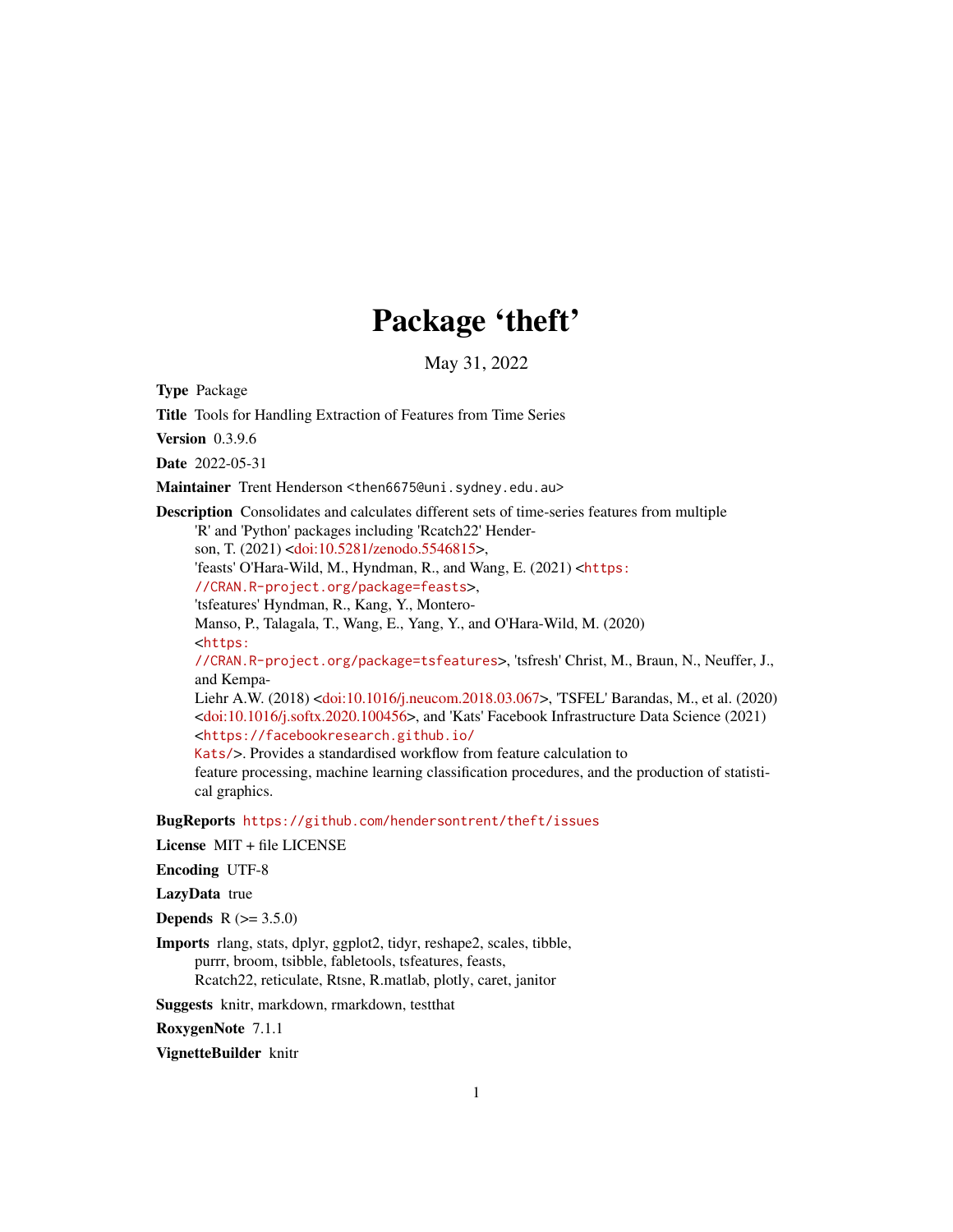# <span id="page-1-0"></span>URL <https://hendersontrent.github.io/theft/>

NeedsCompilation no

Author Trent Henderson [cre, aut], Annie Bryant [ctb] (Balanced classification accuracy)

Repository CRAN

Date/Publication 2022-05-31 09:20:02 UTC

# R topics documented:

|     | $\overline{2}$ |
|-----|----------------|
|     | $\overline{4}$ |
|     | $\overline{4}$ |
|     | $\tau$         |
|     | $\tau$         |
|     | <b>9</b>       |
| 11  |                |
| 12  |                |
| -13 |                |
| 14  |                |
| 15  |                |
| -16 |                |
| -17 |                |
|     |                |
| -19 |                |
| 21  |                |
| 22  |                |
| 23  |                |
| 24  |                |
| 25  |                |
| -26 |                |
| 26  |                |
| 27  |                |
| 27  |                |
|     |                |

# **Index** [28](#page-27-0) and 2012, the contract of the contract of the contract of the contract of the contract of the contract of the contract of the contract of the contract of the contract of the contract of the contract of the contr

calculate\_features *Compute features on an input time series dataset*

# Description

Compute features on an input time series dataset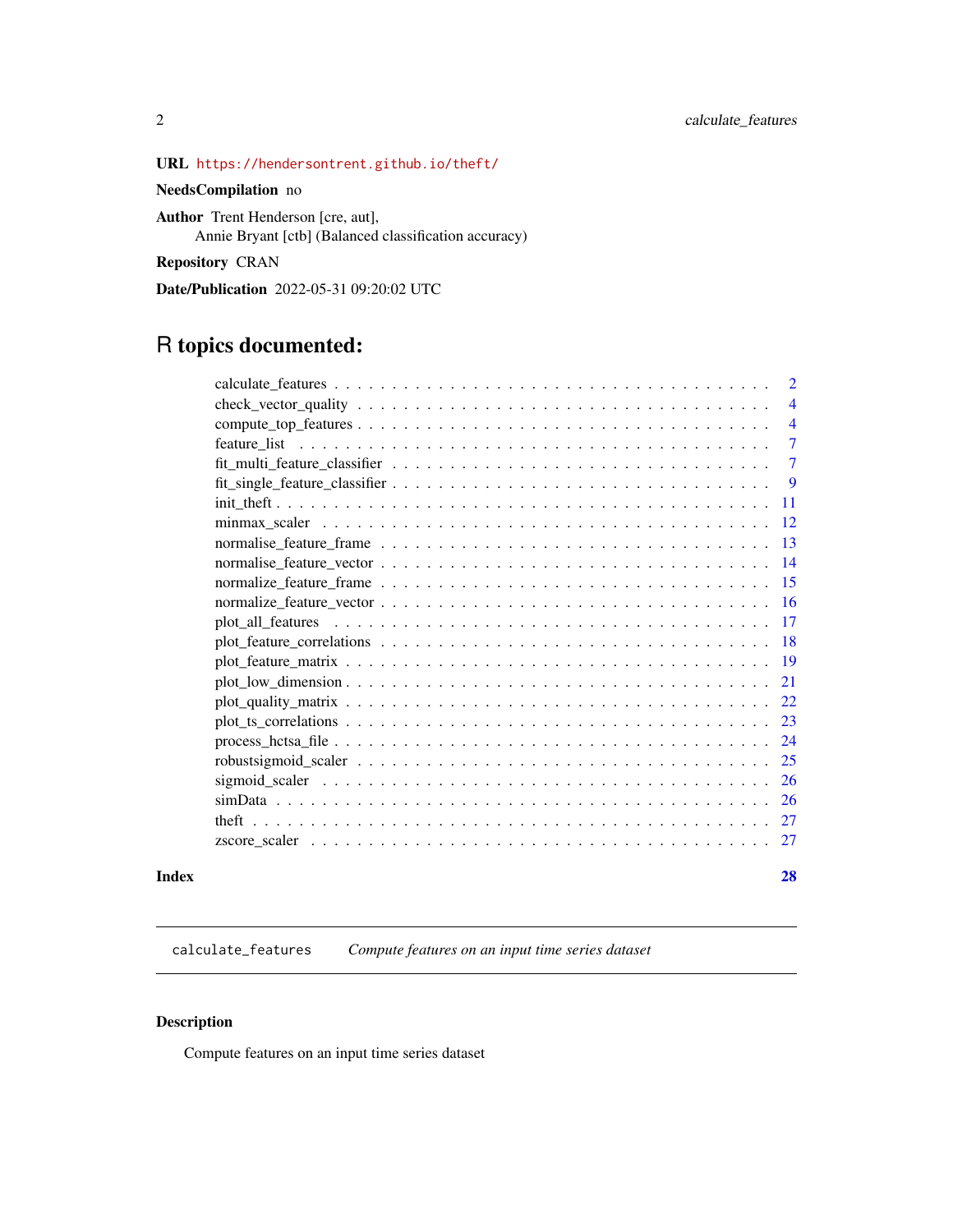calculate\_features 3

# Usage

```
calculate_features(
  data,
  id_var = NULL,
  time_var = NULL,
  values_var = NULL,
  group_var = NULL,
 feature_set = c("catch22", "feasts", "tsfeatures", "Kats", "tsfresh", "TSFEL"),
  catch24 = FALSE,tsfresh_cleanup = FALSE,
  seed = 123
\mathcal{L}
```
# Arguments

| data            | a data frame with at least 4 columns: id variable, group variable, time variable,<br>value variable                                           |  |
|-----------------|-----------------------------------------------------------------------------------------------------------------------------------------------|--|
| id_var          | a string specifying the ID variable to identify each time series. Defaults to NULL                                                            |  |
| time_var        | a string specifying the time index variable. Defaults to NULL                                                                                 |  |
| values_var      | a string specifying the values variable. Defaults to NULL                                                                                     |  |
| group_var       | a string specifying the grouping variable that each unique series sits under (if<br>one exists). Defaults to NULL                             |  |
| feature set     | the set of time-series features to calculate. Defaults to catch22                                                                             |  |
| catch24         | a Boolean specifying whether to compute catch 24 in addition to catch 22 if<br>catch22 is one of the feature sets selected. Defaults to FALSE |  |
| tsfresh_cleanup |                                                                                                                                               |  |
|                 | a Boolean specifying whether to use the in-built tsfresh relevant feature filter<br>or not. Defaults to FALSE                                 |  |
| seed            | fixed number for R's random number generator to ensure reproducibility                                                                        |  |

# Value

object of class dataframe that contains the summary statistics for each feature

# Author(s)

Trent Henderson

```
featMat <- calculate_features(data = simData,
  id\_var = "id",time_var = "timepoint",
  values_var = "values",
  group_var = "process",
  feature_set = "catch22",
  seed = 123)
```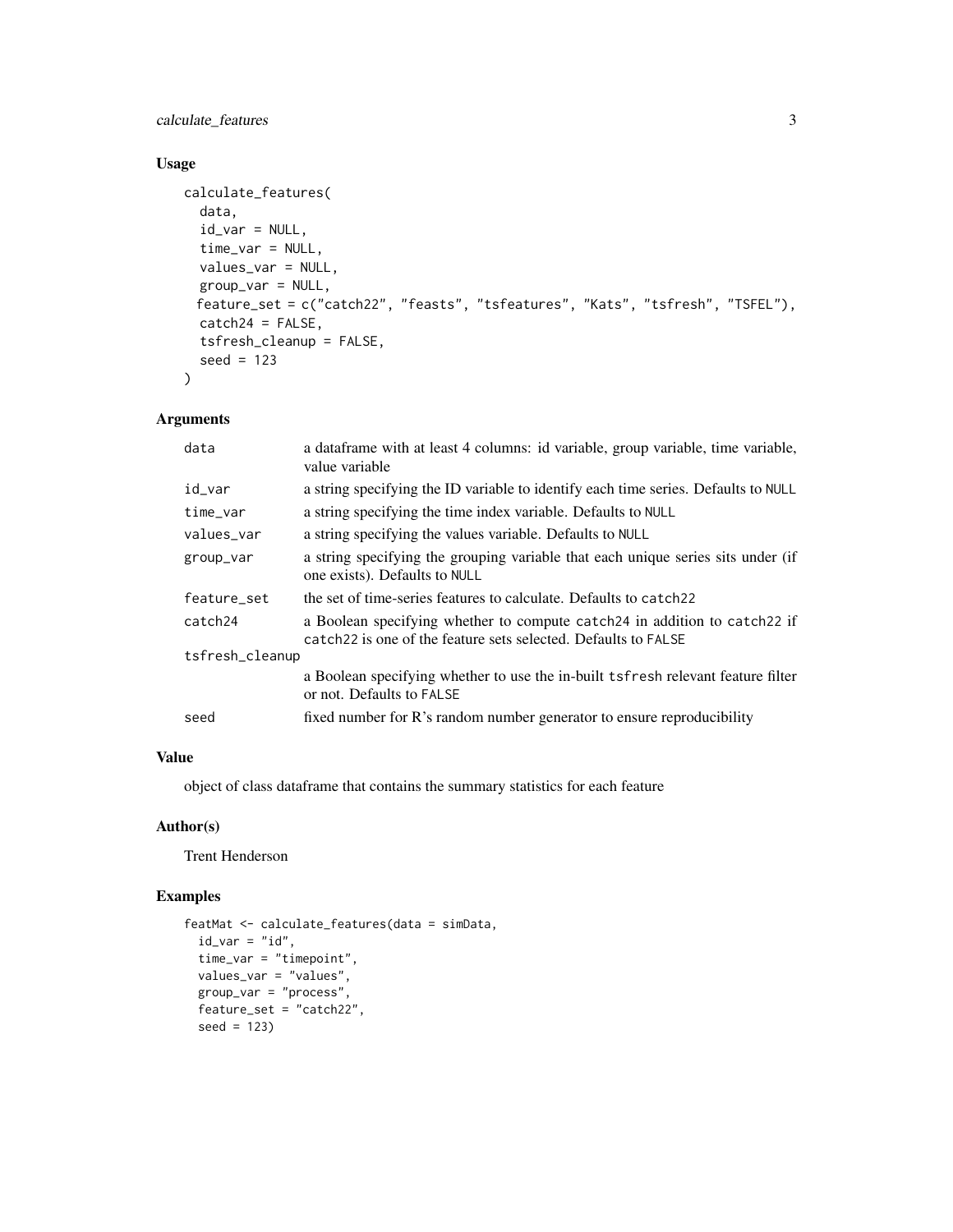<span id="page-3-0"></span>check\_vector\_quality *Check data quality of a vector*

#### Description

Check data quality of a vector

#### Usage

```
check_vector_quality(x)
```
# Arguments

x input data vector

# Value

Boolean of whether the data is good to extract features on or not

#### Examples

x <- stats::rnorm(10) check\_vector\_quality(x)

| compute_top_features | Return an object containing results from top-performing features on a |
|----------------------|-----------------------------------------------------------------------|
|                      | <i>classification task</i>                                            |

# Description

Return an object containing results from top-performing features on a classification task

# Usage

```
compute_top_features(
  data,
  id_var = "id",
  group\_var = "group",num_features = 40,
  normalise_violin_plots = FALSE,
 method = c("z-score", "Sigmoid", "RobustSigmoid", "MinMax"),
  cor_method = c("pearson", "spearman"),
  test_method = "gaussprRadial",
 clust_method = c("average", "ward.D", "ward.D2", "single", "complete", "mcquitty",
    "median", "centroid"),
```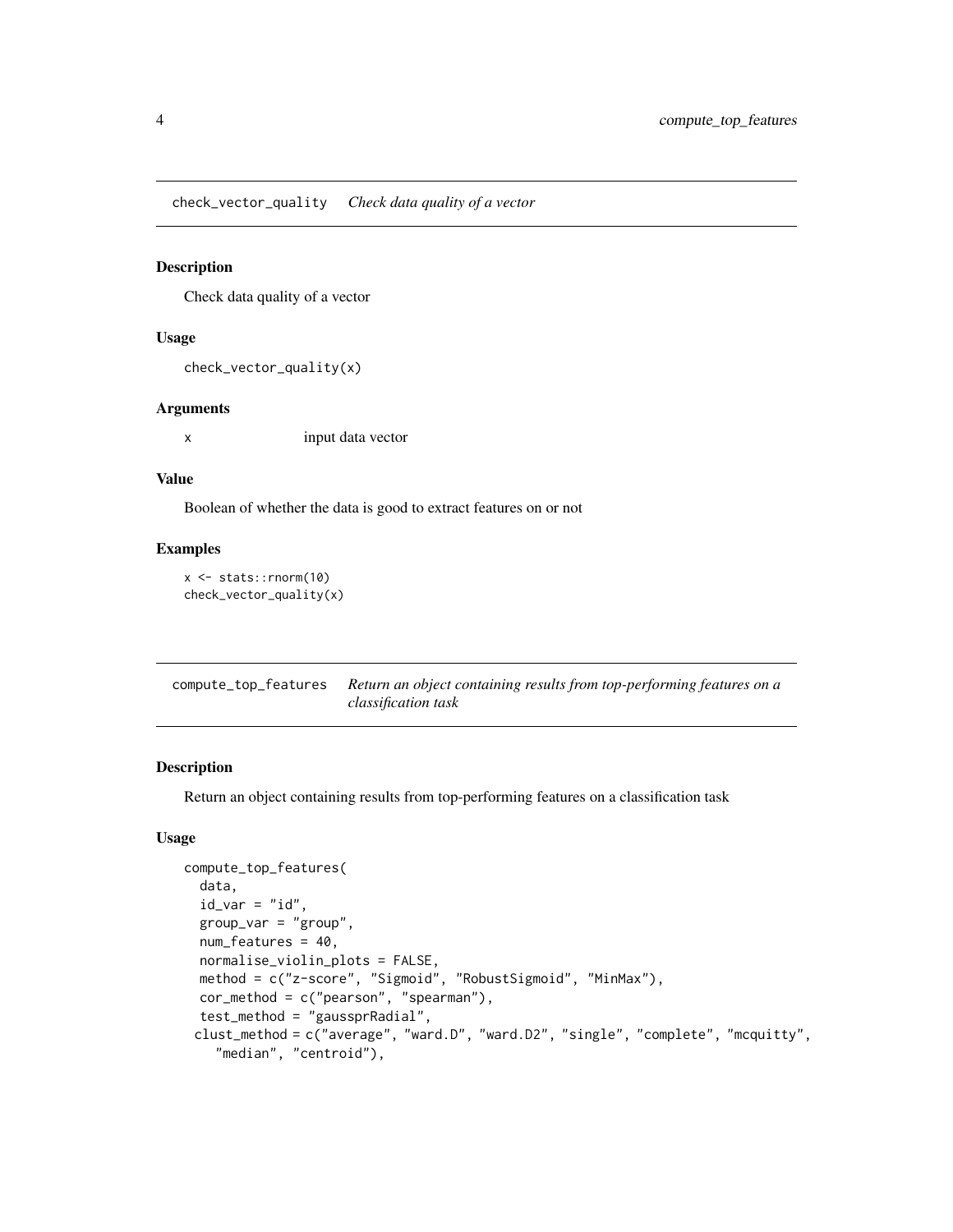# compute\_top\_features 5

```
use_balanced_accuracy = FALSE,
use_k_fold = FALSE,
num_folds = 10,
use_empirical_null = FALSE,
null_testing_method = c("model free shuffles", "null model fits"),
p_value_method = c("empirical", "gaussian"),
num_permutations = 50,
pool_empirical_null = FALSE,
seed = 123
```
# Arguments

 $\mathcal{L}$ 

| data                   | the dataframe containing the raw feature matrix                                                                                                                                                   |
|------------------------|---------------------------------------------------------------------------------------------------------------------------------------------------------------------------------------------------|
| id_var                 | a string specifying the ID variable to group data on (if one exists). Defaults to<br>"id"                                                                                                         |
| group_var              | a string specifying the grouping variable that the data aggregates to. Defaults to<br>"group"                                                                                                     |
| num_features           | the number of top features to retain and explore. Defaults to 40                                                                                                                                  |
| normalise_violin_plots |                                                                                                                                                                                                   |
|                        | a Boolean of whether to normalise features before plotting. Defaults to FALSE                                                                                                                     |
| method                 | a rescaling/normalising method to apply. Defaults to "RobustSigmoid"                                                                                                                              |
| cor_method             | the correlation method to use. Defaults to "pearson"                                                                                                                                              |
| test_method            | the algorithm to use for quantifying class separation. Defaults to "gaussprRadial"                                                                                                                |
| clust_method           | the hierarchical clustering method to use for the pairwise correlation plot. De-<br>faults to "average"                                                                                           |
| use_balanced_accuracy  |                                                                                                                                                                                                   |
|                        | a Boolean specifying whether to use balanced accuracy as the summary metric<br>for caret model training. Defaults to FALSE                                                                        |
| use_k_fold             | a Boolean specifying whether to use k-fold procedures for generating a dis-<br>tribution of classification accuracy estimates if a caret model is specified for<br>test_method. Defaults to FALSE |
| num_folds              | an integer specifying the number of k-folds to perform if use_k_fold is set to<br>TRUE. Defaults to 10                                                                                            |
| use_empirical_null     |                                                                                                                                                                                                   |
|                        | a Boolean specifying whether to use empirical null procedures to compute p-<br>values if a caret model is specified for test_method. Defaults to FALSE                                            |
| null_testing_method    |                                                                                                                                                                                                   |
|                        | a string specifying the type of statistical method to use to calculate p-values.<br>Defaults to model free shuffles                                                                               |
|                        | p_value_method a string specifying the method of calculating p-values. Defaults to "empirical"                                                                                                    |
| num_permutations       |                                                                                                                                                                                                   |
|                        | an integer specifying the number of class label shuffles to perform if use_empirical_null<br>is TRUE. Defaults to 50                                                                              |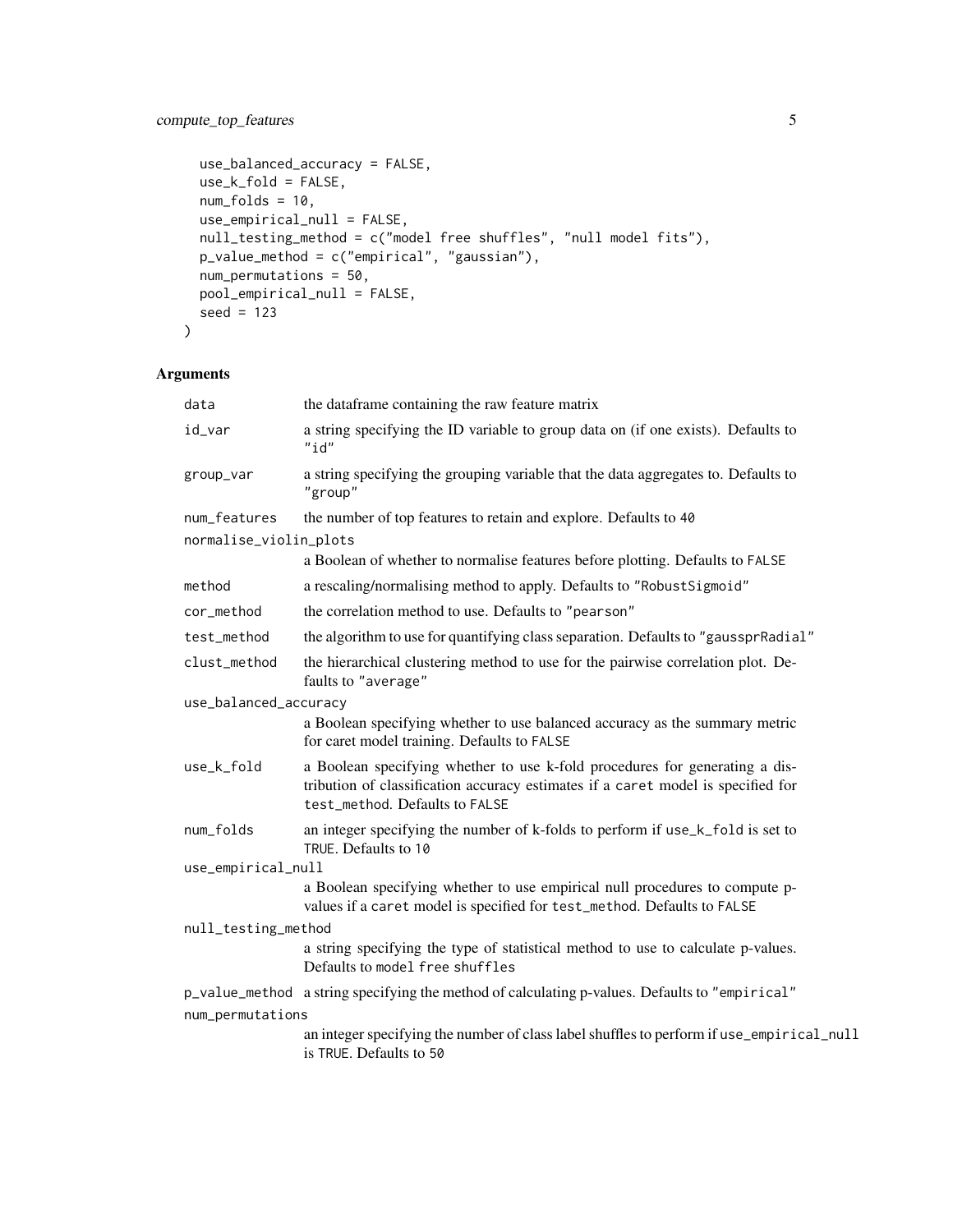| pool_empirical_null |                                                                                                                                                                                                                                                       |  |
|---------------------|-------------------------------------------------------------------------------------------------------------------------------------------------------------------------------------------------------------------------------------------------------|--|
|                     | a Boolean specifying whether to use the pooled empirical null distribution of all<br>features or each features' individual empirical null distribution if a caret model<br>is specified for test_method use_empirical_null is TRUE. Defaults to FALSE |  |
| seed                | fixed number for R's random number generator to ensure reproducibility                                                                                                                                                                                |  |

an object of class list containing a dataframe of results, a feature x feature matrix plot, and a violin plot

#### Author(s)

Trent Henderson

```
featMat <- calculate_features(data = simData,
 id\_var = "id",time_var = "timepoint",
 values_var = "values",
 group_var = "process",
 feature_set = "catch22",
 seed = 123compute_top_features(featMat,
 id\_var = "id",group_var = "group",
 num_features = 10,
 normalise_violin_plots = FALSE,
 method = "RobustSigmoid",
 cor_method = "pearson",
 test_method = "gaussprRadial",
 clust_method = "average",
 use_balanced_accuracy = FALSE,
 use_k_fold = FALSE,
 num_folds = 10,
 use_empirical_null = TRUE,
 null_testing_method = "model free shuffles",
 p_value_method = "gaussian",
 num_permutations = 100,
 pool_empirical_null = FALSE,
 seed = 123
```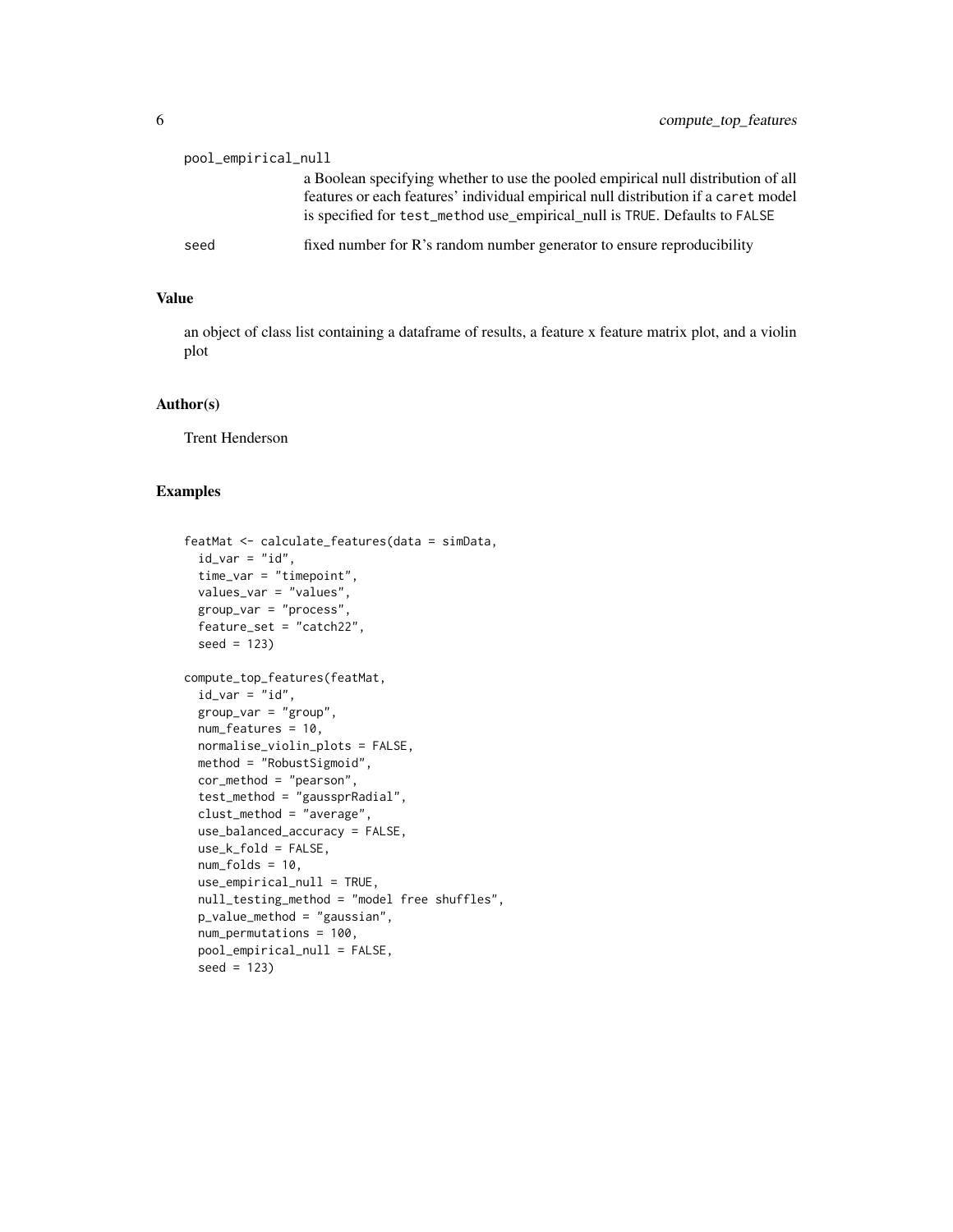<span id="page-6-0"></span>

# Description

The variables include:

#### Usage

feature\_list

# Format

A tidy dataframe with 2 variables:

feature\_set Name of the set the feature is from

feature Name of the feature

fit\_multi\_feature\_classifier

*Fit a classifier to feature matrix using all features or all features by set*

#### Description

Fit a classifier to feature matrix using all features or all features by set

#### Usage

```
fit_multi_feature_classifier(
  data,
  id\_var = "id",group\_var = "group",by_set = FALSE,test_method = "gaussprRadial",
  use_balanced_accuracy = FALSE,
 use_k_fold = TRUE,
  num_folds = 10,
  use_empirical_null = FALSE,
  null_testing_method = c("model free shuffles", "null model fits"),
 p_value_method = c("empirical", "gaussian"),
 num_permutations = 100,
  seed = 123
)
```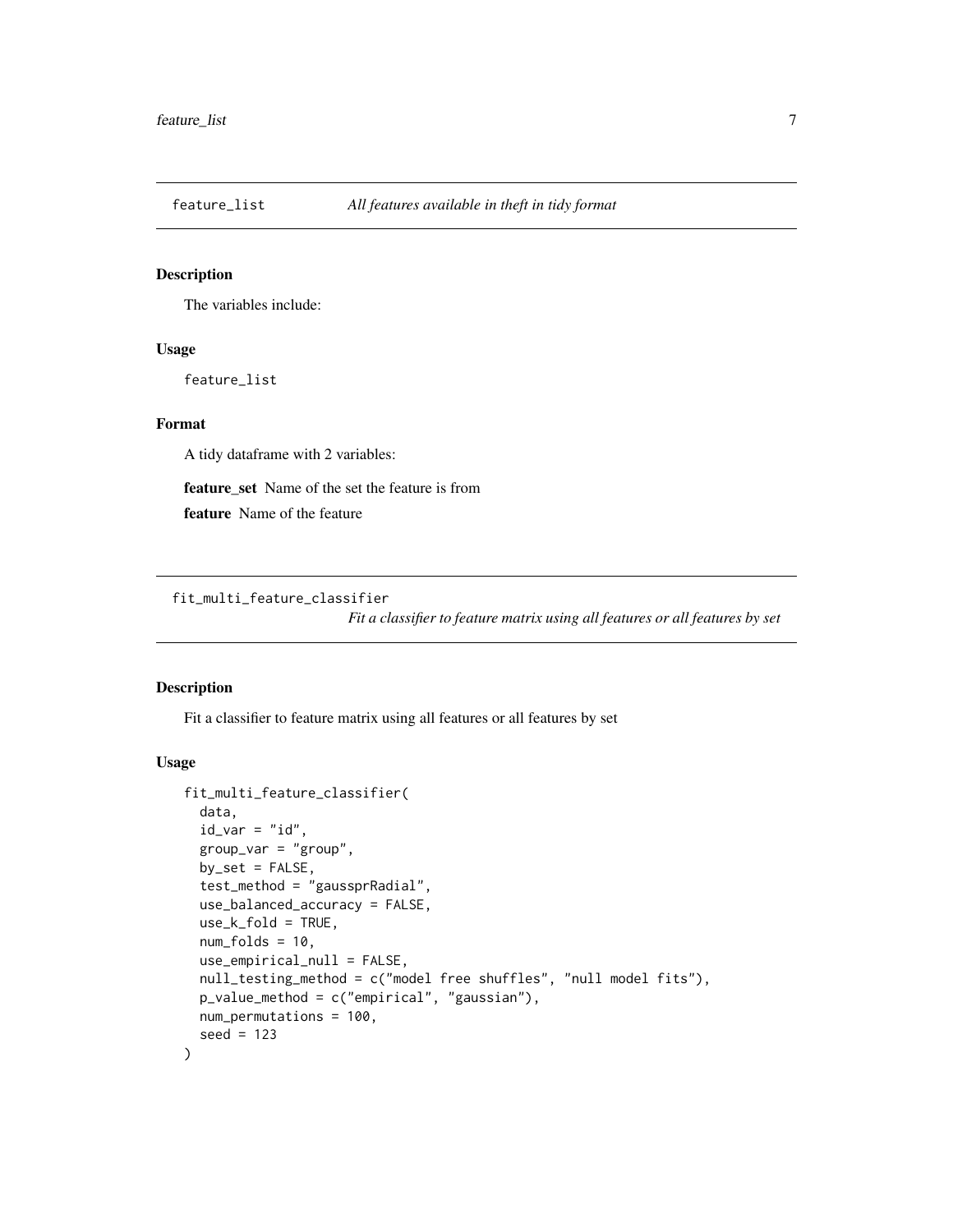# Arguments

| the dataframe containing the raw feature data as calculated by theft: : calculate_features                                                      |  |  |
|-------------------------------------------------------------------------------------------------------------------------------------------------|--|--|
| a string specifying the ID variable to group data on (if one exists). Defaults to<br>"id"                                                       |  |  |
| a string specifying the grouping variable that the data aggregates to. Defaults to<br>"group"                                                   |  |  |
| Boolean specifying whether to compute classifiers for each feature set. Defaults<br>to FALSE                                                    |  |  |
| the algorithm to use for quantifying class separation. Defaults to "gaussprRadial"                                                              |  |  |
| use_balanced_accuracy                                                                                                                           |  |  |
| a Boolean specifying whether to use balanced accuracy as the summary metric<br>for caret model training. Defaults to FALSE                      |  |  |
| a Boolean specifying whether to use k-fold procedures for generating a distribu-<br>tion of classification accuracy estimates. Defaults to TRUE |  |  |
| an integer specifying the number of folds (train-test splits) to perform if use_k_fold<br>is set to TRUE. Defaults to 10                        |  |  |
| use_empirical_null                                                                                                                              |  |  |
| a Boolean specifying whether to use empirical null procedures to compute p-<br>values. Defaults to FALSE                                        |  |  |
| null_testing_method                                                                                                                             |  |  |
| a string specifying the type of statistical method to use to calculate p-values.<br>Defaults to model free shuffles                             |  |  |
| p_value_method a string specifying the method of calculating p-values. Defaults to "empirical"                                                  |  |  |
| num_permutations                                                                                                                                |  |  |
| an integer specifying the number of class label shuffles to perform if use_empirical_null<br>is TRUE. Defaults to 100                           |  |  |
| fixed number for R's random number generator to ensure reproducibility                                                                          |  |  |
|                                                                                                                                                 |  |  |

# Value

an object of class list containing dataframe summaries of the classification models and a ggplot object if by\_set is TRUE

# Author(s)

Trent Henderson

```
featMat <- calculate_features(data = simData,
 id\_var = "id",time_var = "timepoint",
 values_var = "values",
 group_var = "process",
  feature_set = "catch22",
```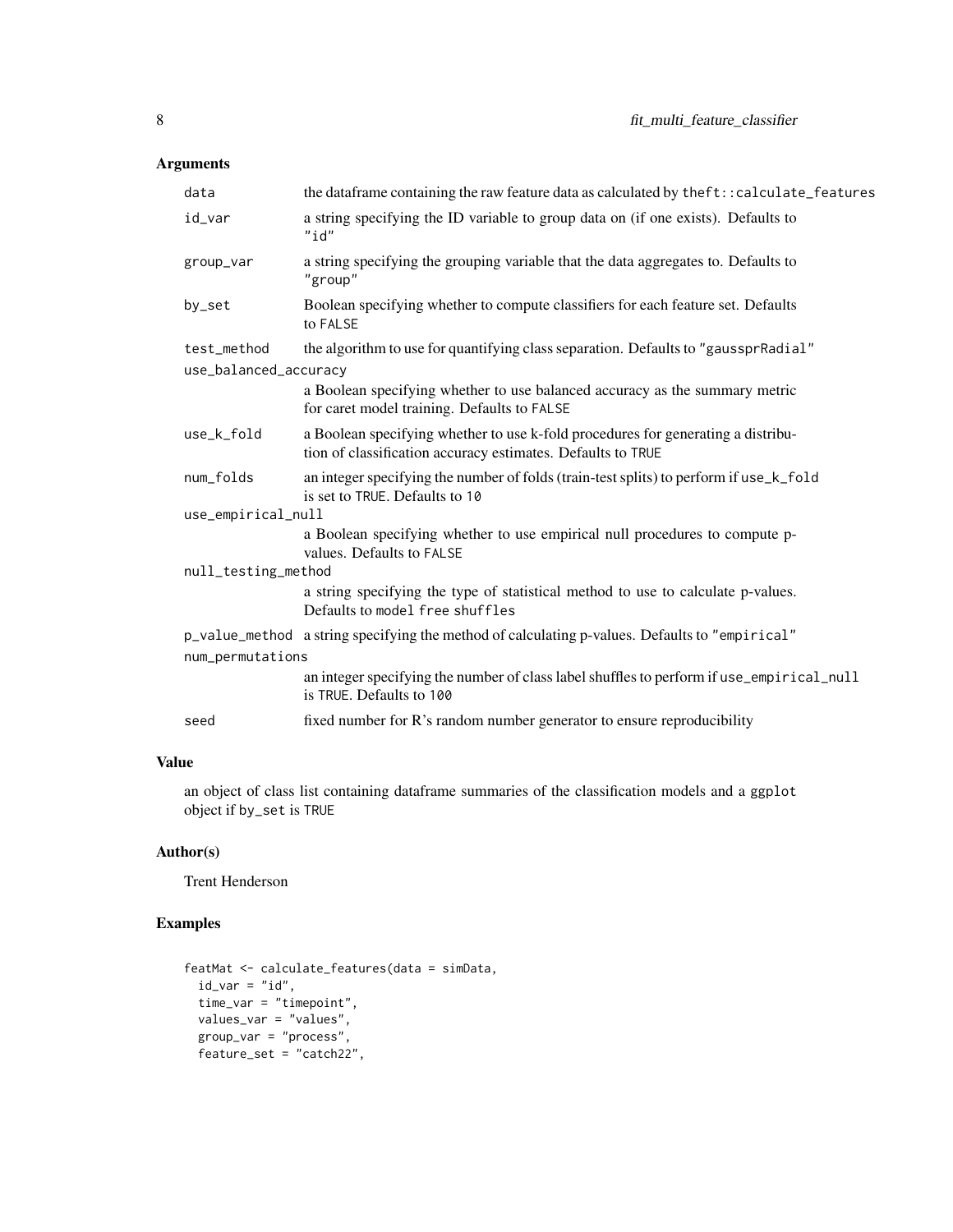```
seed = 123)
fit_multi_feature_classifier(featMat,
 id\_var = "id",group\_var = "group",by_set = FALSE,
 test_method = "gaussprRadial",
 use_balanced_accuracy = FALSE,
 use_k_fold = TRUE,
 num_folds = 10,
 use_empirical_null = TRUE,
 null_testing_method = "model free shuffles",
 p_value_method = "gaussian",
 num_permutations = 50,
 seed = 123)
```
fit\_single\_feature\_classifier *Fit a classifier to feature matrix to extract top performers*

# Description

Fit a classifier to feature matrix to extract top performers

#### Usage

```
fit_single_feature_classifier(
  data,
  id\_var = "id",group\_var = "group",test_method = "gaussprRadial",
  use_balanced_accuracy = FALSE,
  use_k_fold = FALSE,
  num_folds = 10,
  use_empirical_null = FALSE,
  null_testing_method = c("model free shuffles", "null model fits"),
 p_value_method = c("empirical", "gaussian"),
  num_permutations = 50,
 pool_empirical_null = FALSE,
  seed = 123,
  return_raw_estimates = FALSE
)
```
#### Arguments

data the dataframe containing the raw feature matrix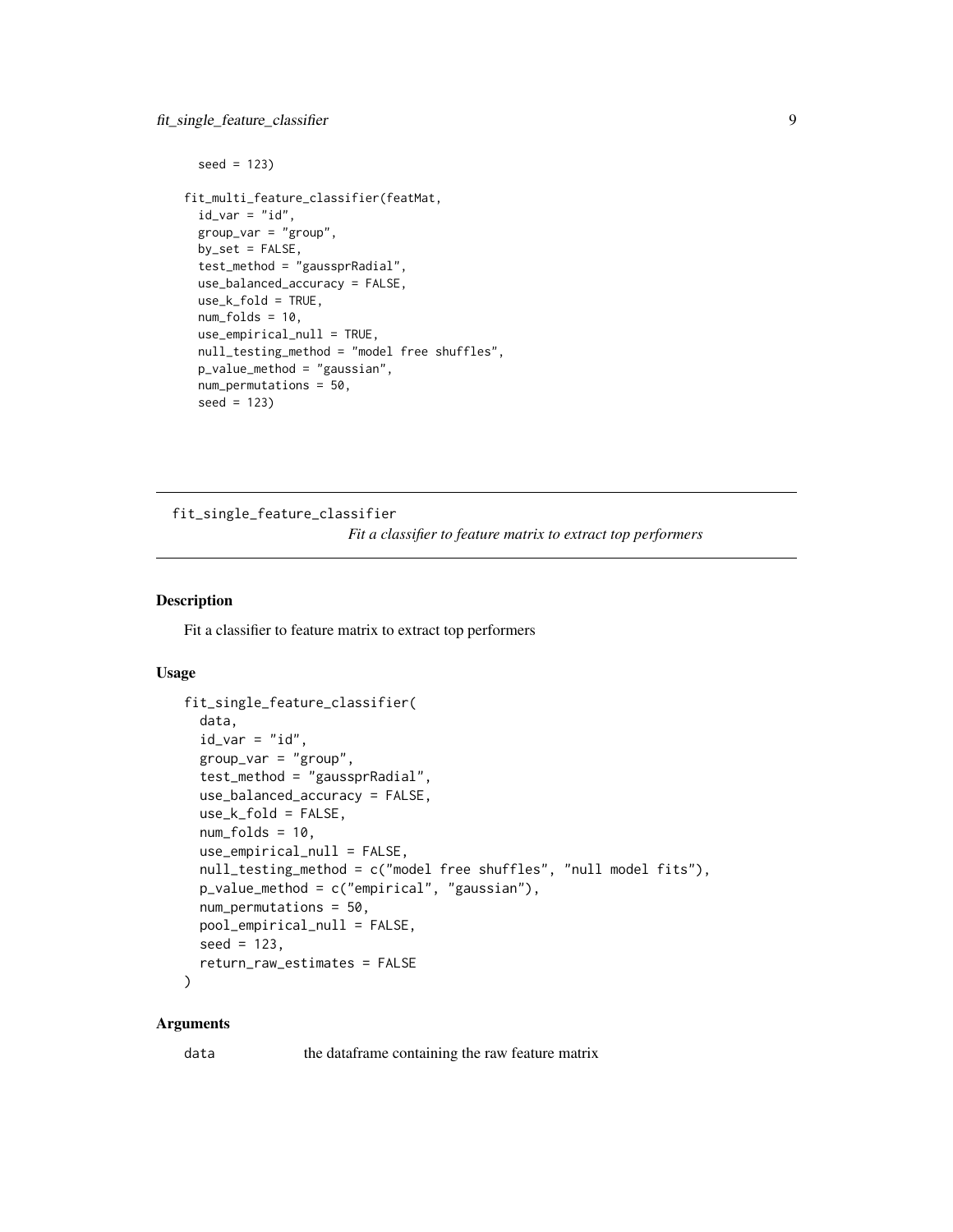| id_var                | a string specifying the ID variable to group data on (if one exists). Defaults to<br>"id"                                                                                                                                                                               |
|-----------------------|-------------------------------------------------------------------------------------------------------------------------------------------------------------------------------------------------------------------------------------------------------------------------|
| group_var             | a string specifying the grouping variable that the data aggregates to. Defaults to<br>"group"                                                                                                                                                                           |
| test_method           | the algorithm to use for quantifying class separation. Defaults to "gaussprRadial".<br>Should be either "t-test", "wilcox", or "binomial logistic" for two-class<br>problems to obtain exact statistics, or a valid caret classification model for ev-<br>erything else |
| use_balanced_accuracy |                                                                                                                                                                                                                                                                         |
|                       | a Boolean specifying whether to use balanced accuracy as the summary metric<br>for caret model training. Defaults to FALSE                                                                                                                                              |
| use_k_fold            | a Boolean specifying whether to use k-fold procedures for generating a dis-<br>tribution of classification accuracy estimates if a caret model is specified for<br>test_method. Defaults to FALSE                                                                       |
| num_folds             | an integer specifying the number of k-folds to perform if use_k_fold is set to<br>TRUE. Defaults to 10                                                                                                                                                                  |
| use_empirical_null    |                                                                                                                                                                                                                                                                         |
|                       | a Boolean specifying whether to use empirical null procedures to compute p-<br>values if a caret model is specified for test_method. Defaults to FALSE                                                                                                                  |
| null_testing_method   |                                                                                                                                                                                                                                                                         |
|                       | a string specifying the type of statistical method to use to calculate p-values.<br>Defaults to model free shuffles                                                                                                                                                     |
|                       | p_value_method a string specifying the method of calculating p-values. Defaults to "empirical"                                                                                                                                                                          |
| num_permutations      |                                                                                                                                                                                                                                                                         |
|                       | an integer specifying the number of class label shuffles to perform if use_empirical_null<br>is TRUE. Defaults to 50                                                                                                                                                    |
| pool_empirical_null   |                                                                                                                                                                                                                                                                         |
|                       | a Boolean specifying whether to use the pooled empirical null distribution of all<br>features or each features' individual empirical null distribution if a caret model<br>is specified for test_method use_empirical_null is TRUE. Defaults to FALSE                   |
| seed                  | fixed number for R's random number generator to ensure reproducibility                                                                                                                                                                                                  |
| return_raw_estimates  |                                                                                                                                                                                                                                                                         |
|                       | a Boolean (for testing purposes only - will break compute_top_features!!)<br>specifying whether to return the raw main and null model results                                                                                                                           |
|                       |                                                                                                                                                                                                                                                                         |

an object of class dataframe containing results

# Author(s)

Trent Henderson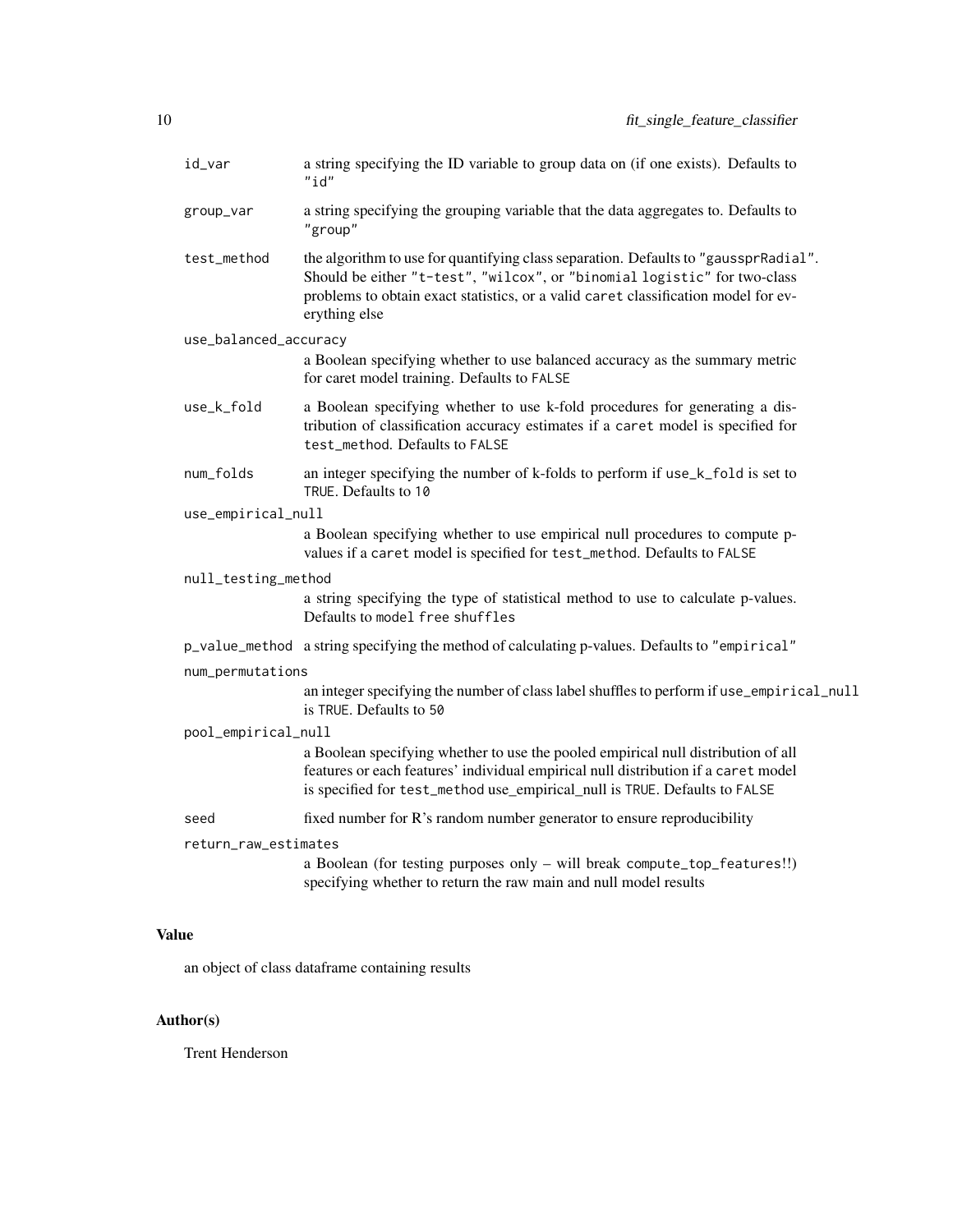#### <span id="page-10-0"></span>init\_theft 11

#### Examples

```
featMat <- calculate_features(data = simData,
 id\_var = "id",time_var = "timepoint",
 values_var = "values",
 group_var = "process",
 feature_set = "catch22",
 seed = 123# Mimic machinery of theft::compute_top_features
# which calls fit_single_feature_classifier and
# does these operations prior
featMat$group <- make.names(featMat$group)
featMat$group <- as.factor(featMat$group)
featMat$values <- as.numeric(featMat$values)
fit_single_feature_classifier(featMat,
 id_{var} = "id",group_var = "group",
 test_method = "gaussprRadial",
 use_balanced_accuracy = FALSE,
 use_k_fold = TRUE,
 num_folds = 10,
 use_empirical_null = TRUE,
 null_testing_method = "model free shuffles",
 p_value_method = "gaussian",
 num_permutations = 50,
 pool_empirical_null = FALSE,
 seed = 123,
 return_raw_estimates = FALSE)
```
init\_theft *Communicate to R the correct Python version containing the relevant libraries for calculating features*

# Description

Communicate to R the correct Python version containing the relevant libraries for calculating features

#### Usage

init\_theft(path\_to\_python)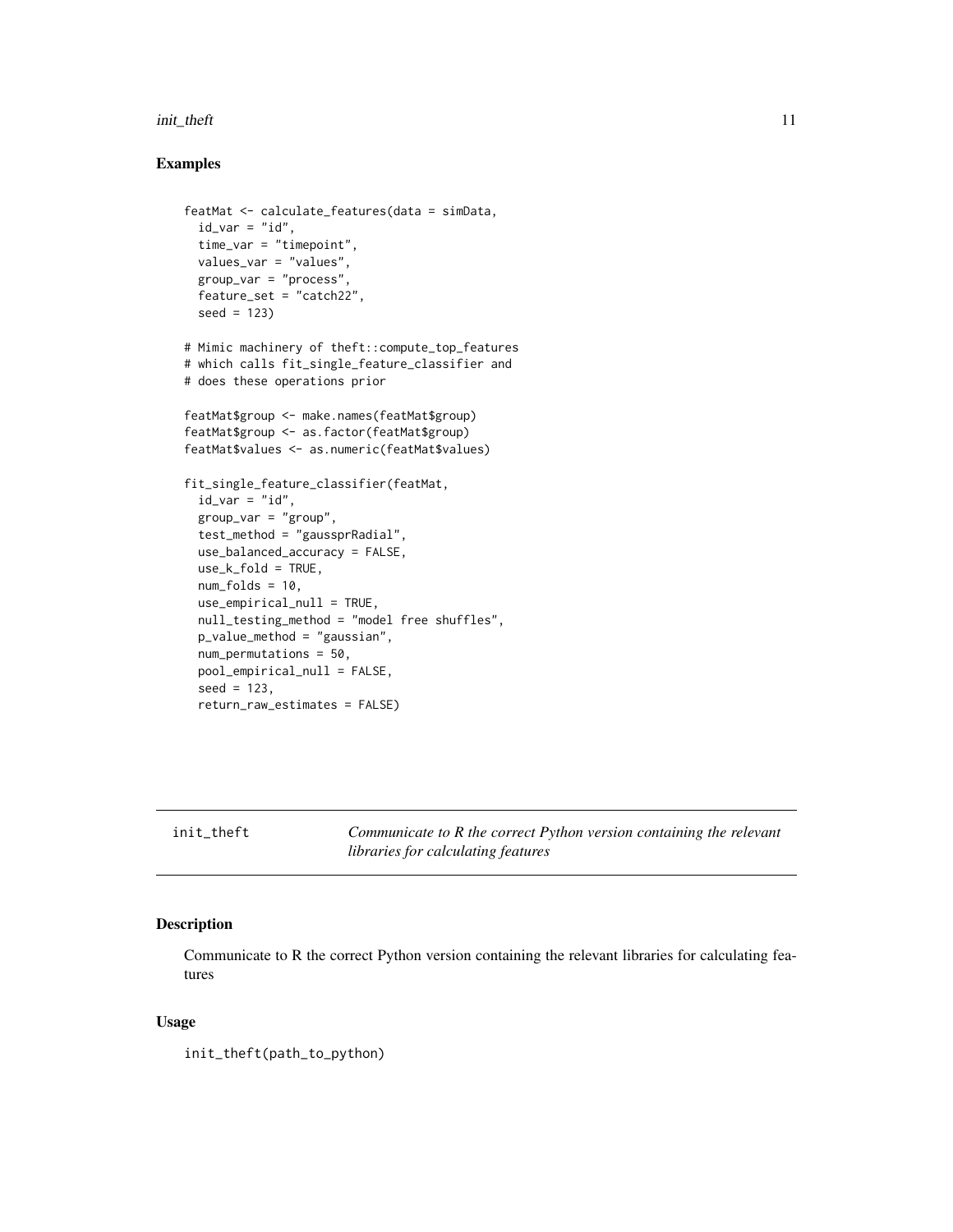# <span id="page-11-0"></span>Arguments

path\_to\_python a string specifying the filepath to the version of Python containing the relevant libraries for calculating features

#### Value

no return value; called for side effects

### Author(s)

Trent Henderson

# Examples

init\_theft("~/opt/anaconda3/bin/python")

| minmax scaler | This function rescales a vector of numerical values into the unit inter- |
|---------------|--------------------------------------------------------------------------|
|               | val $[0,1]$                                                              |

#### Description

This function rescales a vector of numerical values into the unit interval [0,1]

# Usage

minmax\_scaler(x)

#### Arguments

x a numeric vector, preferably of feature values computed by other theft package functions

#### Value

x a numeric vector, rescaled into the  $[0,1]$  unit interval

# Author(s)

Trent Henderson

```
minmax_scaler(stats::rnorm(10))
```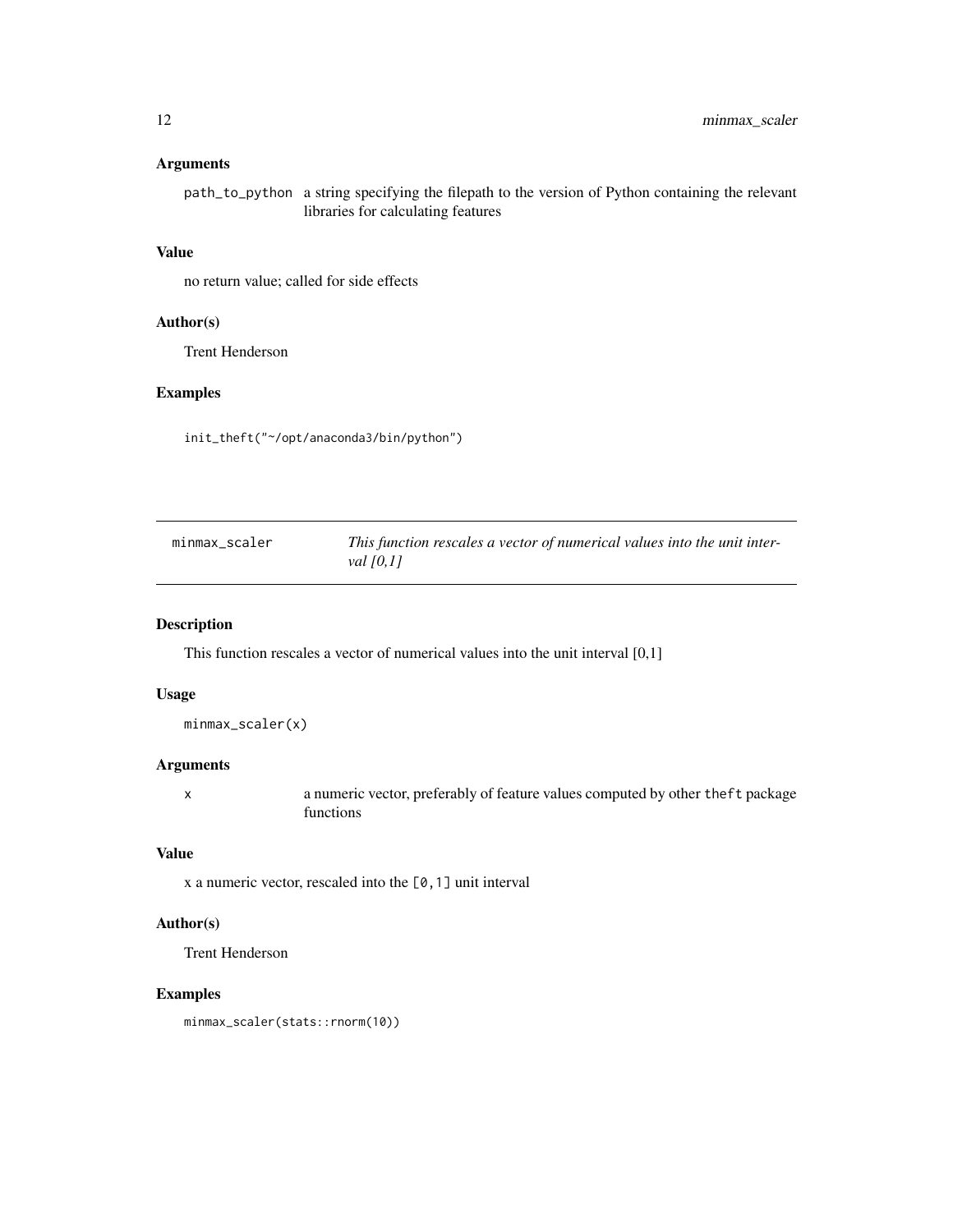<span id="page-12-0"></span>normalise\_feature\_frame

*Scale each feature vector into a user-specified range for visualisation and modelling*

# Description

Scale each feature vector into a user-specified range for visualisation and modelling

# Usage

```
normalise_feature_frame(
  data,
  names_var = "names",
 values_var = "values",
 method = c("z-score", "Sigmoid", "RobustSigmoid", "MinMax")
)
```
# Arguments

| data       | a dataframe with at least 2 columns: names variable (feature names) and value<br>variable                            |
|------------|----------------------------------------------------------------------------------------------------------------------|
| names_var  | a string denoting the name of the variable/column that holds the feature names.<br>Defaults to "names"               |
| values var | a string denoting the name of the variable/column that holds the numerical fea-<br>ture values. Defaults to "values" |
| method     | a rescaling/normalising method to apply. Defaults to "Robust Sigmoid"                                                |

### Value

a dataframe with the value column rescaled into the specified range

#### Author(s)

Trent Henderson

# Examples

```
featMat <- calculate_features(data = simData,
  id\_var = "id",time_var = "timepoint",
  values_var = "values",
  group_var = "process",
  feature_set = "catch22",
  seed = 123)
```
normed <- normalise\_feature\_frame(featMat,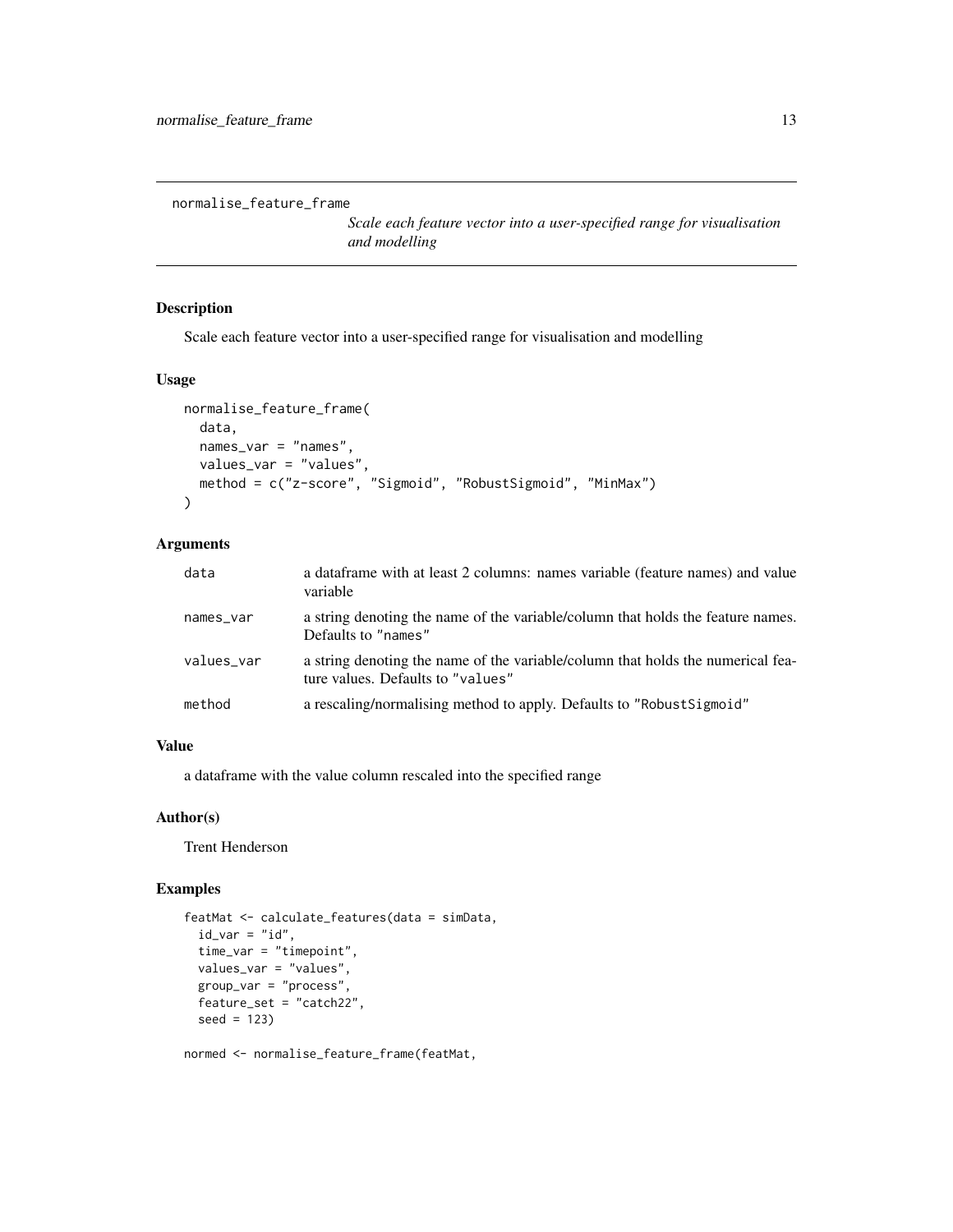```
names_var = "names",
values_var = "values",
method = "RobustSigmoid")
```
normalise\_feature\_vector

*Scale each value into a user-specified range for visualisation and analysis*

# Description

Scale each value into a user-specified range for visualisation and analysis

#### Usage

```
normalise_feature_vector(
  x,
 method = c("z-score", "Sigmoid", "RobustSigmoid", "MinMax")
\lambda
```
# Arguments

|        | a vector of scalar values                                             |
|--------|-----------------------------------------------------------------------|
| method | a rescaling/normalising method to apply. Defaults to "Robust Sigmoid" |

#### Value

a vector of scalar values normalised into the selected range

# Author(s)

Trent Henderson

```
featMat <- calculate_features(data = simData,
  id\_var = "id",time_var = "timepoint",
  values_var = "values",
  group_var = "process",
  feature_set = "catch22",
  seed = 123x <- featMat[featMat$names == "DN_HistogramMode_5", ]
```

```
xnormed <- normalise_feature_vector(x$values, method = "RobustSigmoid")
```
<span id="page-13-0"></span>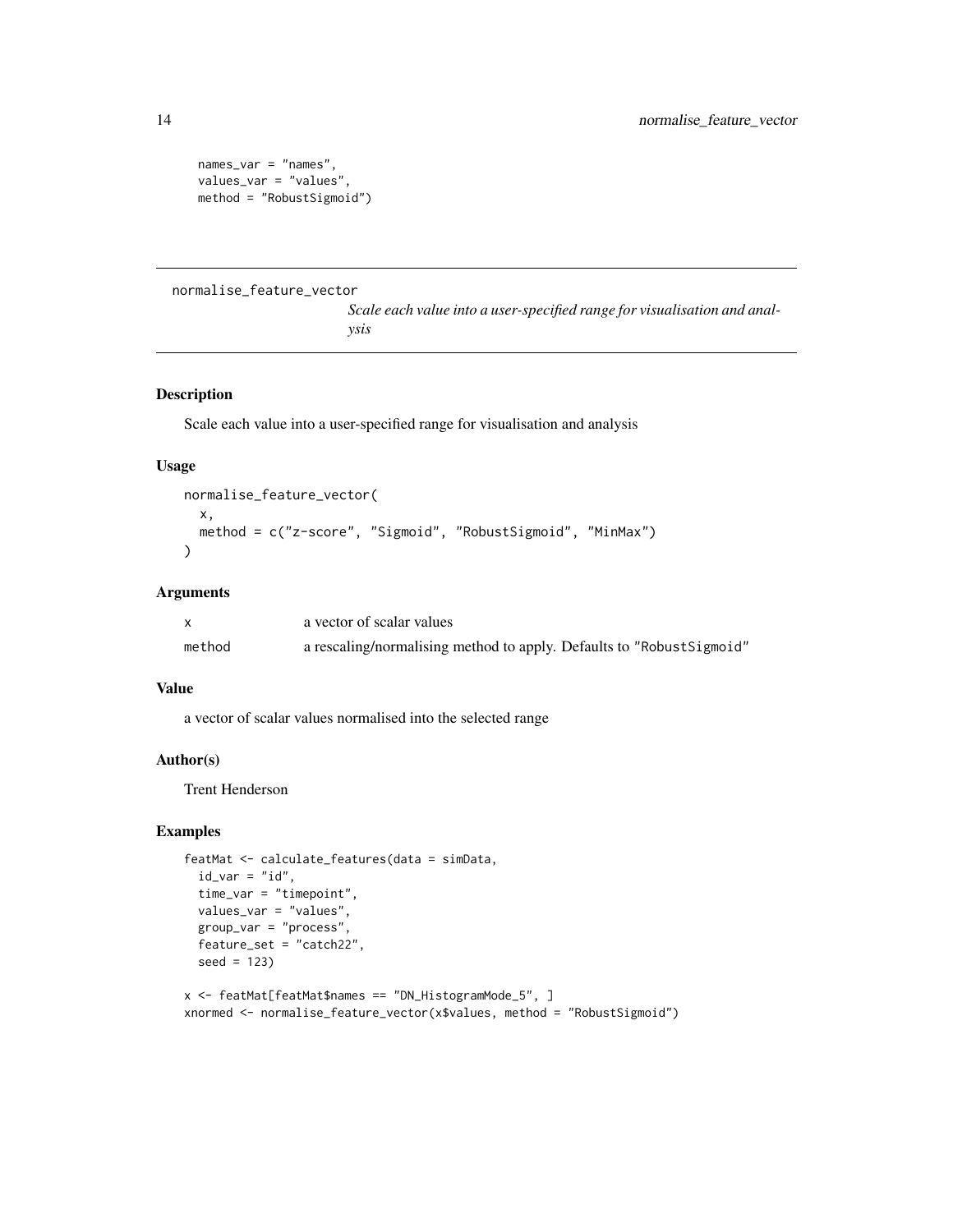<span id="page-14-0"></span>normalize\_feature\_frame

*Scale each feature vector into a user-specified range for visualisation and modelling*

# Description

Scale each feature vector into a user-specified range for visualisation and modelling

# Usage

```
normalize_feature_frame(
  data,
  names_var = "names",
 values_var = "values",
 method = c("z-score", "Sigmoid", "RobustSigmoid", "MinMax")
)
```
# Arguments

| data       | a dataframe with at least 2 columns: names variable (feature names) and value<br>variable                            |
|------------|----------------------------------------------------------------------------------------------------------------------|
| names_var  | a string denoting the name of the variable/column that holds the feature names.<br>Defaults to "names"               |
| values var | a string denoting the name of the variable/column that holds the numerical fea-<br>ture values. Defaults to "values" |
| method     | a rescaling/normalising method to apply. Defaults to "Robust Sigmoid"                                                |

### Value

a dataframe with the value column rescaled into the specified range

#### Author(s)

Trent Henderson

# Examples

```
featMat <- calculate_features(data = simData,
  id\_var = "id",time_var = "timepoint",
  values_var = "values",
  group_var = "process",
  feature_set = "catch22",
  seed = 123)
```
normed <- normalize\_feature\_frame(featMat,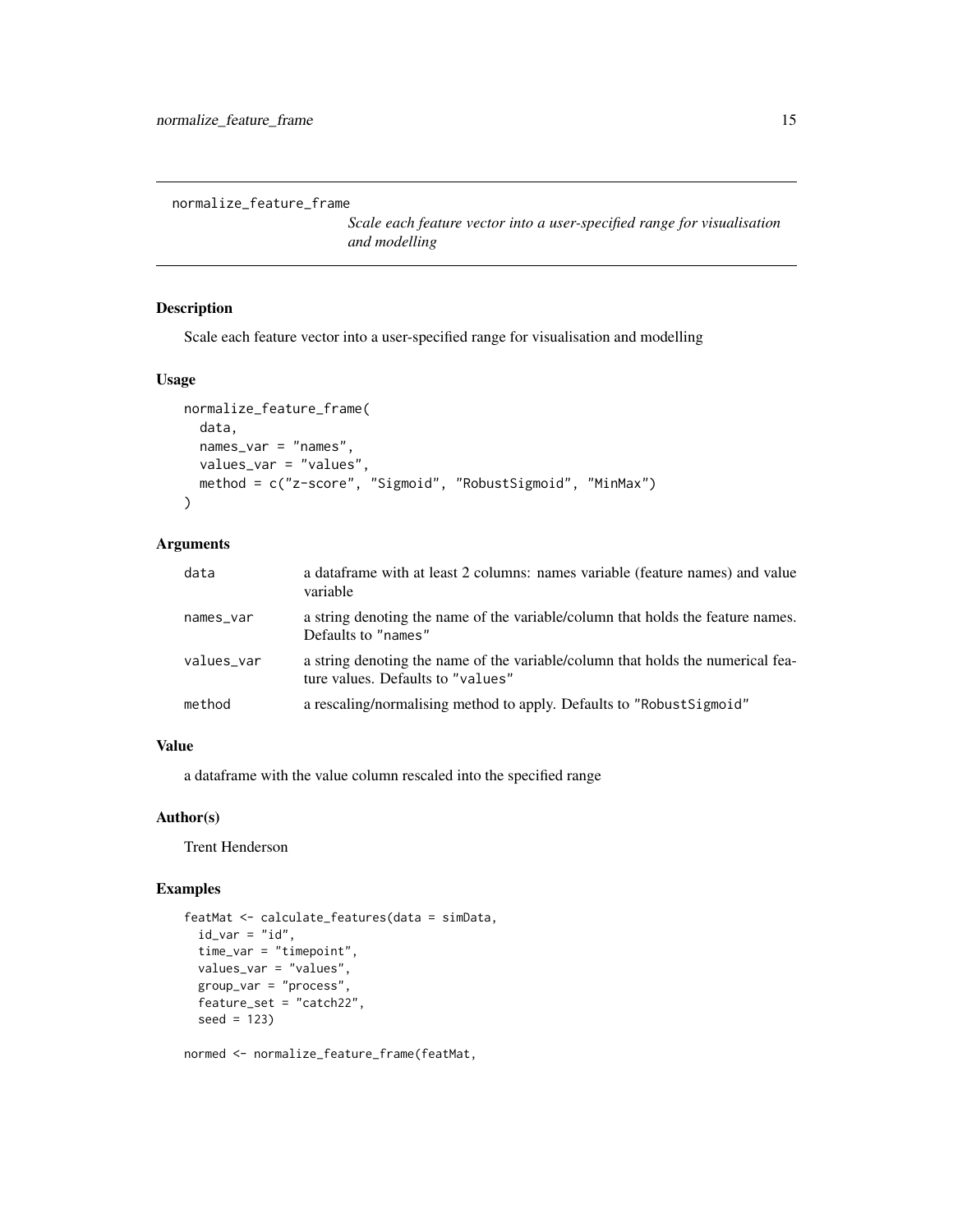```
names_var = "names",
values_var = "values",
method = "RobustSigmoid")
```
normalize\_feature\_vector

*Scale each value into a user-specified range for visualisation and analysis*

# Description

Scale each value into a user-specified range for visualisation and analysis

#### Usage

```
normalize_feature_vector(
  x,
 method = c("z-score", "Sigmoid", "RobustSigmoid", "MinMax")
\lambda
```
# Arguments

|        | a vector of scalar values                                             |
|--------|-----------------------------------------------------------------------|
| method | a rescaling/normalising method to apply. Defaults to "Robust Sigmoid" |

#### Value

a vector of scalar values normalised into the selected range

# Author(s)

Trent Henderson

```
featMat <- calculate_features(data = simData,
  id\_var = "id",time_var = "timepoint",
  values_var = "values",
  group_var = "process",
  feature_set = "catch22",
  seed = 123x <- featMat[featMat$names == "DN_HistogramMode_5", ]
```

```
xnormed <- normalise_feature_vector(x$values, method = "RobustSigmoid")
```
<span id="page-15-0"></span>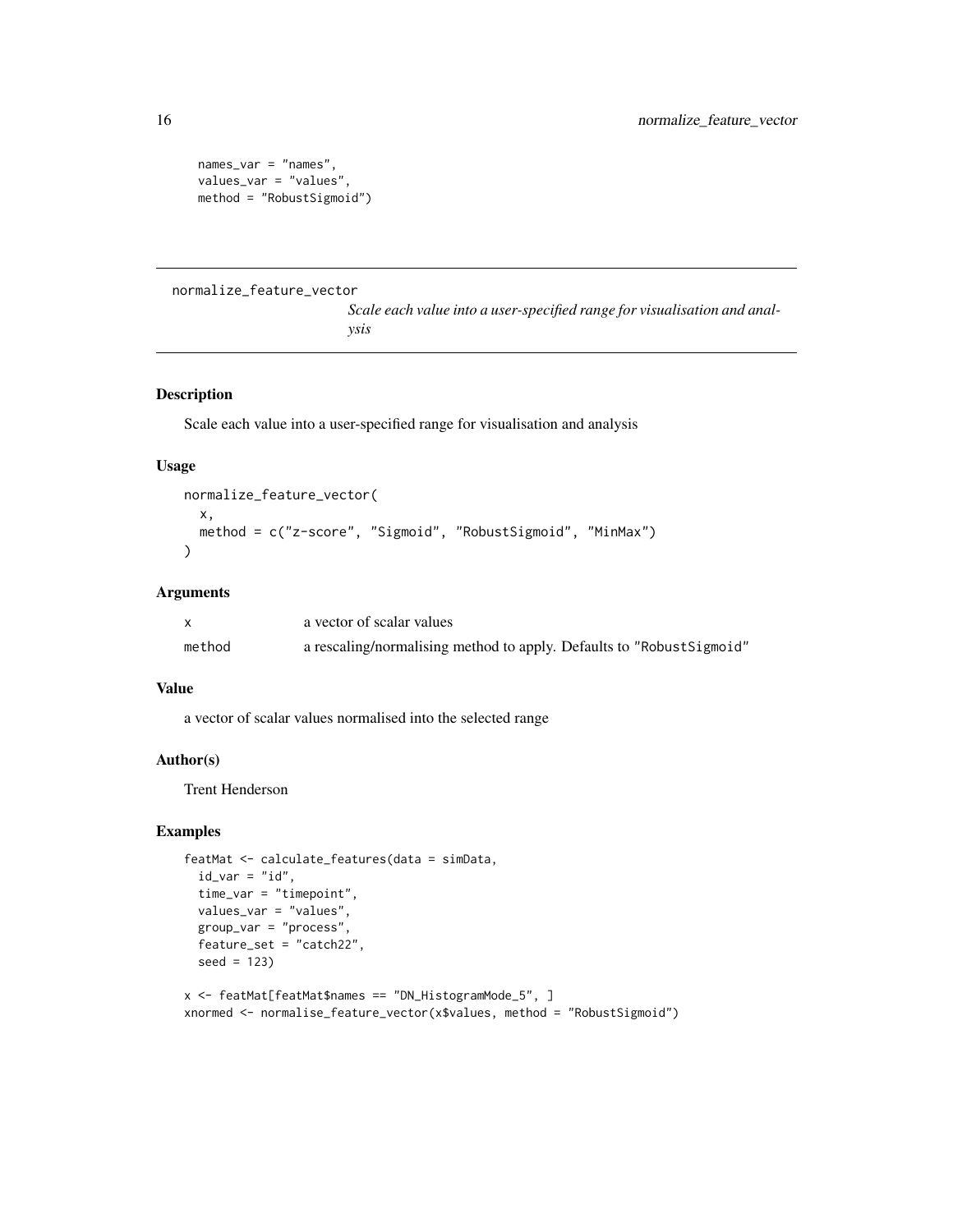<span id="page-16-0"></span>plot\_all\_features *Produce a heatmap matrix of the calculated feature value vectors and each unique time series with automatic hierarchical clustering.*

#### Description

Produce a heatmap matrix of the calculated feature value vectors and each unique time series with automatic hierarchical clustering.

# Usage

```
plot_all_features(
  data,
  is_normalised = FALSE,
  id\_var = "id",method = c("z-score", "Sigmoid", "RobustSigmoid", "MinMax"),
 clust_method = c("average", "ward.D", "ward.D2", "single", "complete", "mcquitty",
    "median", "centroid"),
  interactive = FALSE
)
```
#### Arguments

| data          | a dataframe with at least 2 columns called "names" and "values"                                         |
|---------------|---------------------------------------------------------------------------------------------------------|
| is_normalised | a Boolean as to whether the input feature values have already been scaled. De-<br>faults to FALSE       |
| id_var        | a string specifying the ID variable to identify each time series. Defaults to "id"                      |
| method        | a rescaling/normalising method to apply. Defaults to "Robust Sigmoid"                                   |
| clust_method  | the hierarchical clustering method to use for the pairwise correlation plot. De-<br>faults to "average" |
| interactive   | a Boolean as to whether to plot an interactive plotly graphic. Defaults to FALSE                        |

# Value

an object of class ggplot that contains the heatmap graphic

#### Author(s)

Trent Henderson

```
featMat <- calculate_features(data = simData,
  id\_var = "id",time_var = "timepoint",
  values_var = "values",
```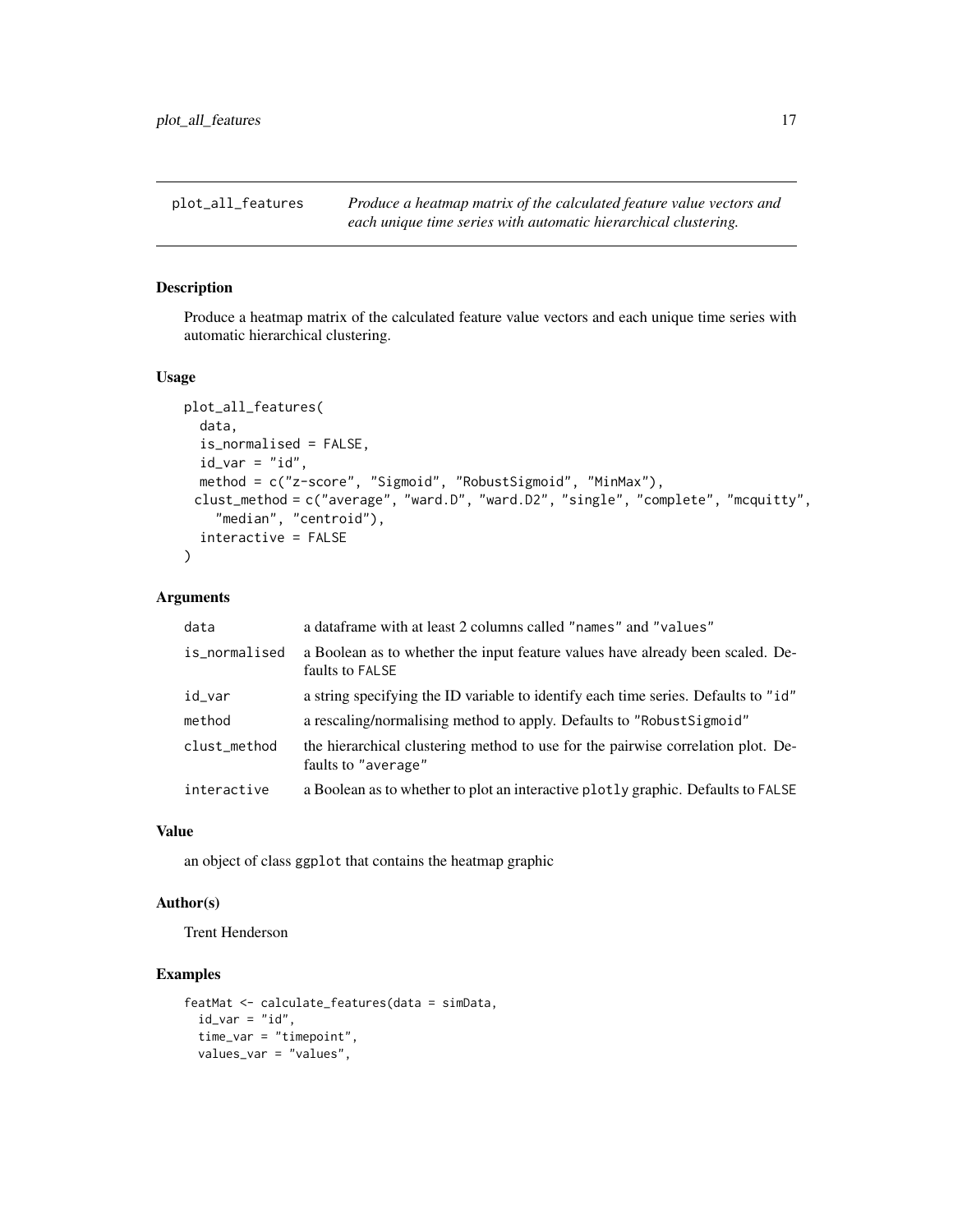```
group_var = "process",
 feature_set = "catch22",
 seed = 123)
plot_all_features(featMat,
 is_normalised = FALSE,
 id\_var = "id",method = "RobustSigmoid",
 clust_method = "average",
 interactive = FALSE)
```

```
plot_feature_correlations
```
*Produce a correlation matrix plot showing pairwise correlations of feature vectors by unique id with automatic hierarchical clustering.*

# Description

Produce a correlation matrix plot showing pairwise correlations of feature vectors by unique id with automatic hierarchical clustering.

#### Usage

```
plot_feature_correlations(
  data,
  is_normalised = FALSE,
  id\_var = "id",names_var = "names",
  values_var = "values",
 method = c("z-score", "Sigmoid", "RobustSigmoid", "MinMax"),
  cor_method = c("pearson", "spearman"),
 clust_method = c("average", "ward.D", "ward.D2", "single", "complete", "mcquitty",
    "median", "centroid"),
  interactive = FALSE
)
```
#### Arguments

| data          | a data frame with at least 3 columns for 'id', 'names' and 'values'                                    |
|---------------|--------------------------------------------------------------------------------------------------------|
| is_normalised | a Boolean as to whether the input feature values have already been scaled. De-<br>faults to FALSE      |
| id_var        | a string specifying the ID variable to compute pairwise correlations between.<br>Defaults to "id"      |
| names_var     | a string denoting the name of the variable/column that holds the feature names.<br>Defaults to "names" |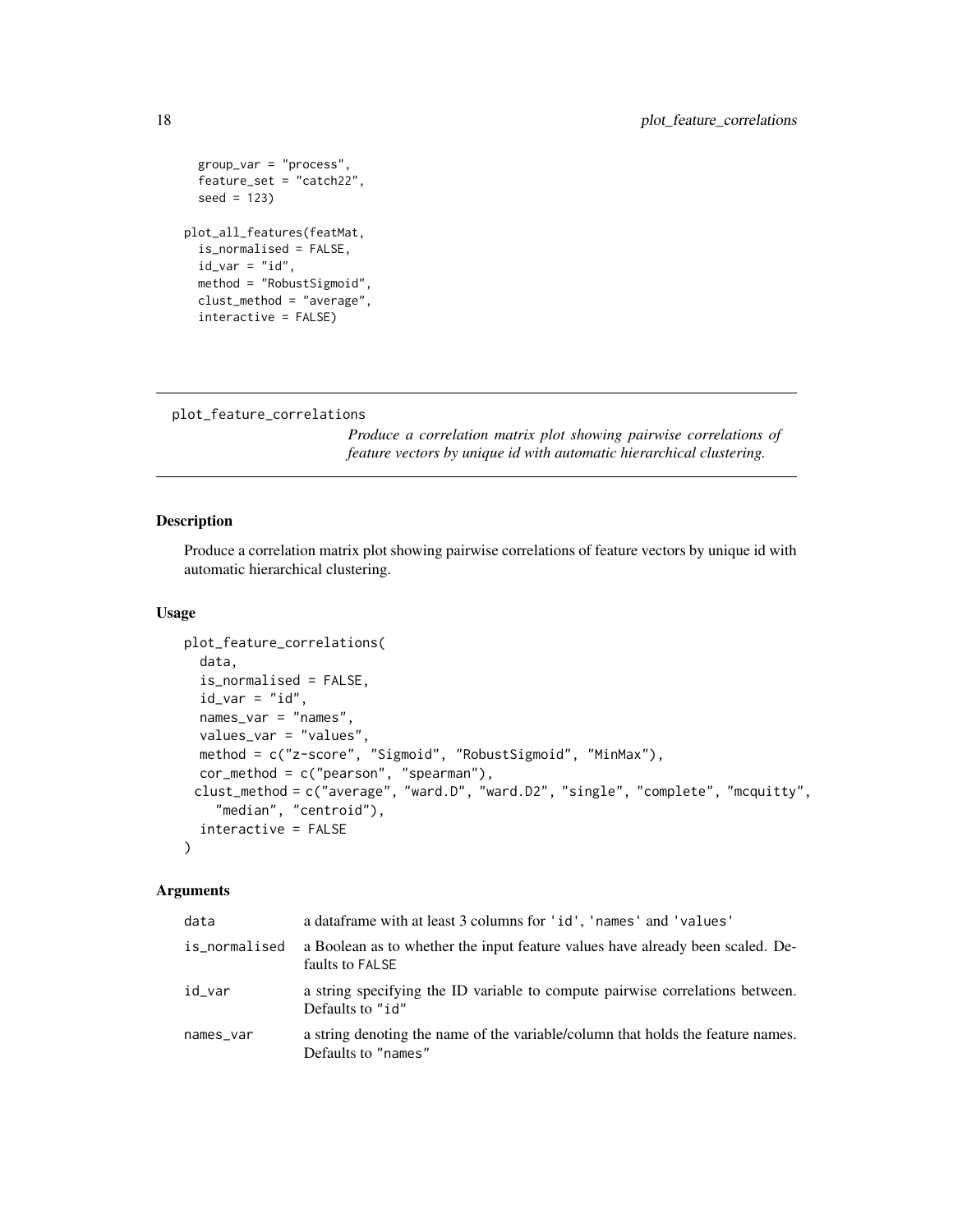<span id="page-18-0"></span>

| values_var   | a string denoting the name of the variable/column that holds the numerical fea-<br>ture values. Defaults to "values" |
|--------------|----------------------------------------------------------------------------------------------------------------------|
| method       | a rescaling/normalising method to apply. Defaults to "Robust Sigmoid"                                                |
| cor_method   | the correlation method to use. Defaults to "pearson"                                                                 |
| clust_method | the hierarchical clustering method to use for the pairwise correlation plot. De-<br>faults to "average"              |
| interactive  | a Boolean as to whether to plot an interactive plotly graphic. Defaults to FALSE                                     |

an object of class ggplot that contains the correlation matrix graphic

### Author(s)

Trent Henderson

# Examples

```
featMat <- calculate_features(data = simData,
 id\_var = "id",time_var = "timepoint",
 values_var = "values",
 group_var = "process",
 feature_set = "catch22",
 seed = 123)
plot_feature_correlations(data = featMat,
 is_normalised = FALSE,
 id\_var = "id",names_var = "names",
 values_var = "values",
 method = "RobustSigmoid",
 cor_method = "pearson",
 clust_method = "average",
 interactive = FALSE)
```
plot\_feature\_matrix *Produce a heatmap matrix of the calculated feature value vectors and each unique time series with automatic hierarchical clustering.*

# Description

Produce a heatmap matrix of the calculated feature value vectors and each unique time series with automatic hierarchical clustering.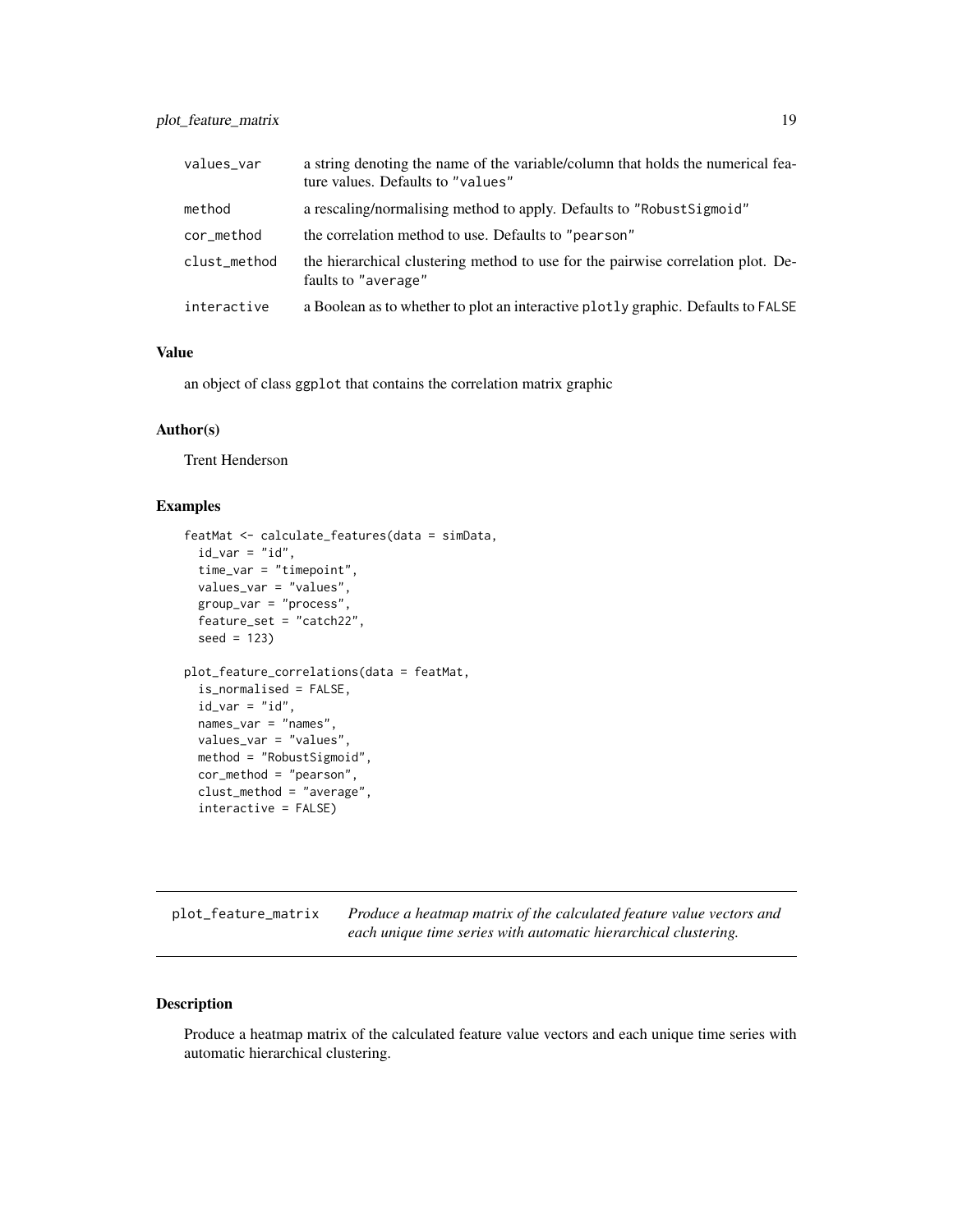# Usage

```
plot_feature_matrix(
  data,
  is_normalised = FALSE,
  id\_var = "id",method = c("z-score", "Sigmoid", "RobustSigmoid", "MinMax"),
 clust_method = c("average", "ward.D", "ward.D2", "single", "complete", "mcquitty",
    "median", "centroid"),
  interactive = FALSE
\lambda
```
# Arguments

| data          | a data frame with at least 2 columns called "names" and "values"                                        |
|---------------|---------------------------------------------------------------------------------------------------------|
| is_normalised | a Boolean as to whether the input feature values have already been scaled. De-<br>faults to FALSE       |
| id_var        | a string specifying the ID variable to identify each time series. Defaults to "id"                      |
| method        | a rescaling/normalising method to apply. Defaults to "Robust Sigmoid"                                   |
| clust_method  | the hierarchical clustering method to use for the pairwise correlation plot. De-<br>faults to "average" |
| interactive   | a Boolean as to whether to plot an interactive plotly graphic. Defaults to FALSE                        |

#### Value

an object of class ggplot that contains the heatmap graphic

#### Author(s)

Trent Henderson

```
featMat <- calculate_features(data = simData,
 id\_var = "id",time_var = "timepoint",
 values_var = "values",
  group_var = "process",
  feature_set = "catch22",
  seed = 123)
plot_feature_matrix(featMat,
  is_normalised = FALSE,
  id\_var = "id",method = "RobustSigmoid",
  clust_method = "average",
  interactive = FALSE)
```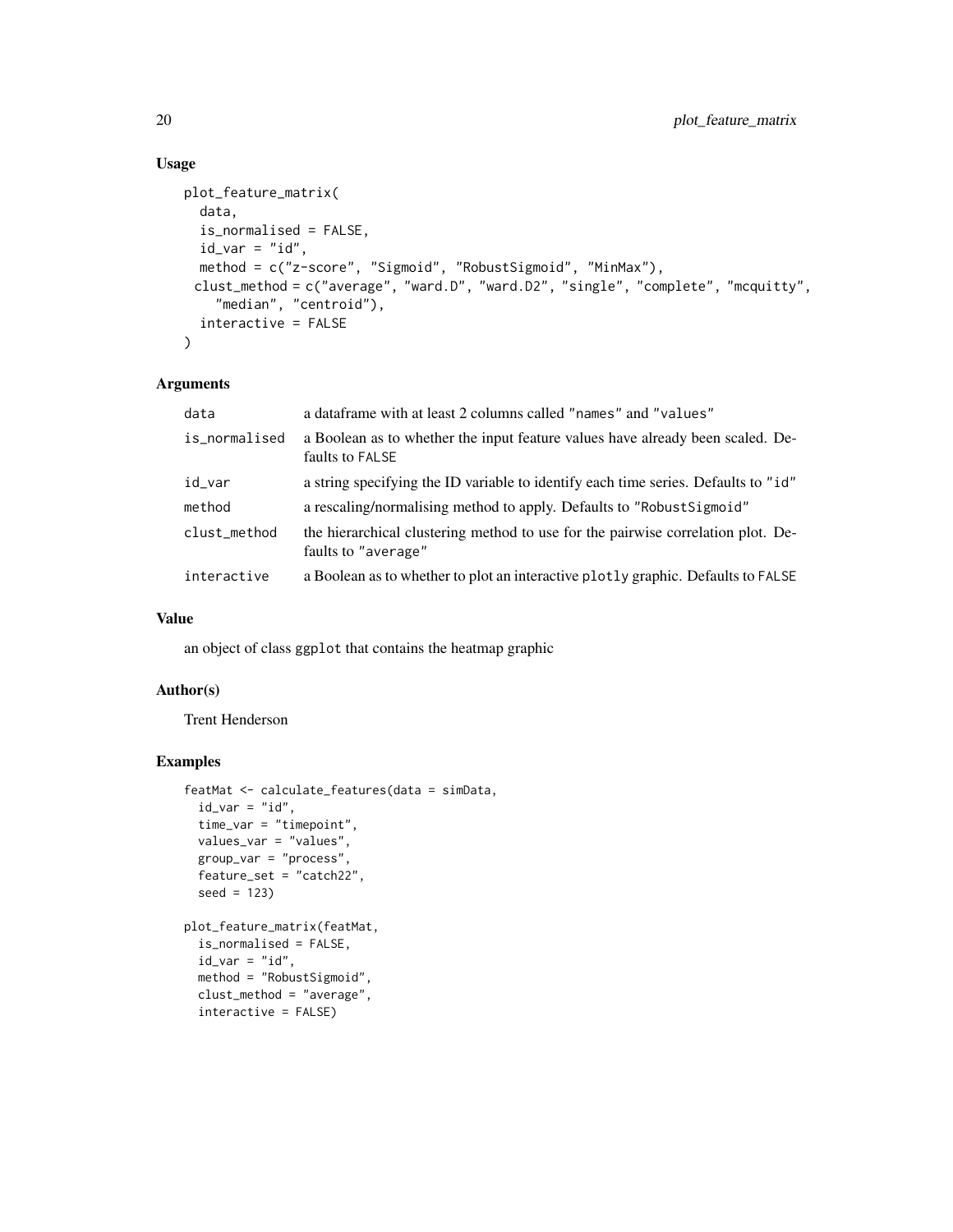<span id="page-20-0"></span>

# Description

Produce a principal components analysis (PCA) on normalised feature values and render a bivariate plot to visualise it

#### Usage

```
plot_low_dimension(
  data,
  is_normalised = FALSE,
  id\_var = "id",group_var = NULL,
 method = c("z-score", "Sigmoid", "RobustSigmoid", "MinMax"),
  low\_dim\_method = c("PCA", "t-SNE"),perplexity = 30,
 plot = TRUE,
  show_covariance = FALSE,
  seed = 123
)
```
#### Arguments

| data            | a dataframe with at least 2 columns called "names" and "values"                                              |  |
|-----------------|--------------------------------------------------------------------------------------------------------------|--|
| is_normalised   | a Boolean as to whether the input feature values have already been scaled. De-<br>faults to FALSE            |  |
| id_var          | a string specifying the ID variable to uniquely identify each time series. Defaults<br>to "id"               |  |
| group_var       | a string specifying the grouping variable that the data aggregates to (if one ex-<br>ists). Defaults to NULL |  |
| method          | a rescaling/normalising method to apply. Defaults to "z-score"                                               |  |
|                 | low_dim_method the low dimensional embedding method to use. Defaults to "PCA"                                |  |
| perplexity      | the perplexity hyperparameter to use if t-SNE algorithm is selected. Defaults to<br>30                       |  |
| plot            | a Boolean as to whether a plot or model fit information should be returned.<br>Defaults to TRUE              |  |
| show_covariance |                                                                                                              |  |
|                 | a Boolean as to whether covariance ellipses should be shown on the plot. De-<br>faults to FALSE              |  |
| seed            | fixed number for R's random number generator to ensure reproducibility                                       |  |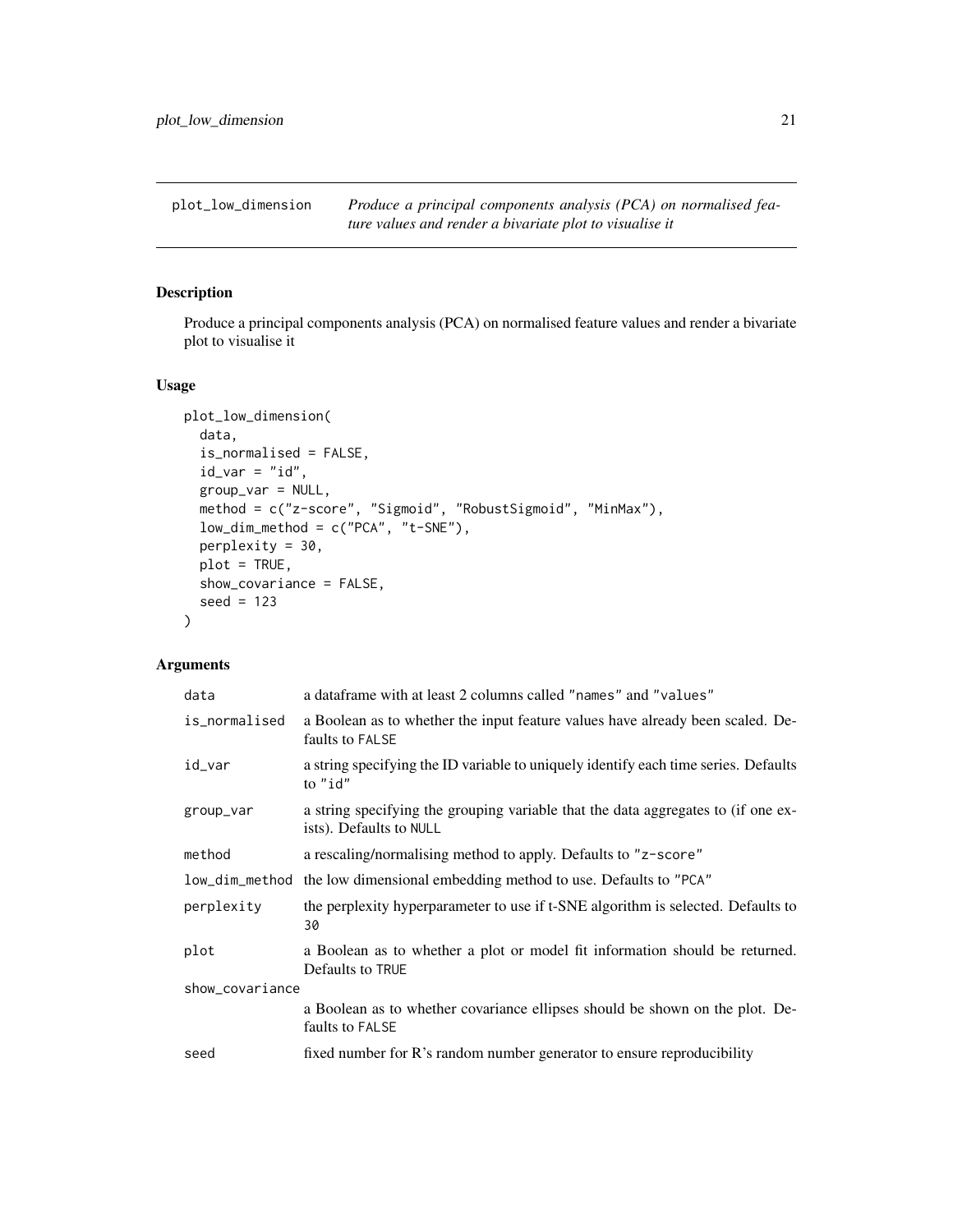<span id="page-21-0"></span>if plot = TRUE, returns an object of class ggplot, if plot = FALSE returns an object of class dataframe with PCA results

# Author(s)

Trent Henderson

# Examples

```
featMat <- calculate_features(data = simData,
 id\_var = "id",time_var = "timepoint",
 values_var = "values",
 group_var = "process",
 feature_set = "catch22",
 seed = 123)
plot_low_dimension(featMat,
 is_normalised = FALSE,
 id\_var = "id",group\_var = "group",method = "RobustSigmoid",
 low_dim_method = "PCA",
 plot = TRUE,
 show_covariance = TRUE,
 seed = 123)
```
plot\_quality\_matrix *Produce a matrix visualisation of data types computed by feature calculation function.*

#### Description

Produce a matrix visualisation of data types computed by feature calculation function.

#### Usage

```
plot_quality_matrix(data)
```
#### Arguments

data a dataframe with at least 2 columns called "names" and "values"

#### Value

an object of class ggplot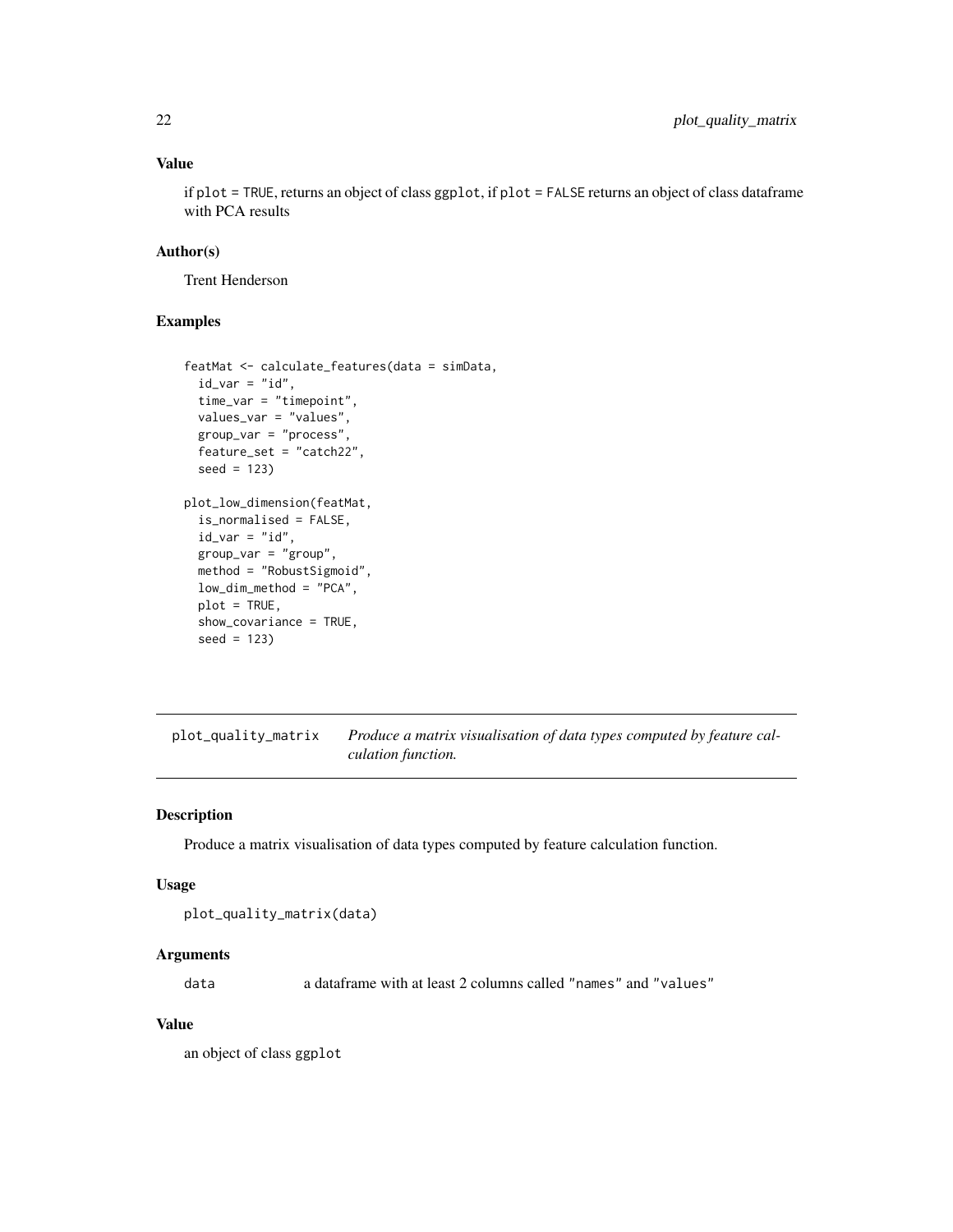<span id="page-22-0"></span>plot\_ts\_correlations 23

#### Author(s)

Trent Henderson

#### Examples

```
featMat <- calculate_features(data = simData,
  id\_var = "id",time_var = "timepoint",
  values_var = "values",
  group_var = "process",
  feature_set = "catch22",
  seed = 123plot_quality_matrix(data = featMat)
```
plot\_ts\_correlations *Produce a correlation matrix plot showing pairwise correlations of time series with automatic hierarchical clustering*

#### Description

Produce a correlation matrix plot showing pairwise correlations of time series with automatic hierarchical clustering

#### Usage

```
plot_ts_correlations(
  data,
  is_normalised = FALSE,
  id\_var = "id",time_var = "timepoint",
  values_var = "values",
  method = c("z-score", "Sigmoid", "RobustSigmoid", "MinMax"),
 clust_method = c("average", "ward.D", "ward.D2", "single", "complete", "mcquitty",
    "median", "centroid"),
  cor_method = c("pearson", "spearman"),
  interactive = FALSE
)
```
#### Arguments

| data          | a dataframe with at least 2 columns for "id" and "values" variables                               |
|---------------|---------------------------------------------------------------------------------------------------|
| is_normalised | a Boolean as to whether the input feature values have already been scaled. De-<br>faults to FALSE |
| id var        | a string specifying the ID variable to compute pairwise correlations between.<br>Defaults to "id" |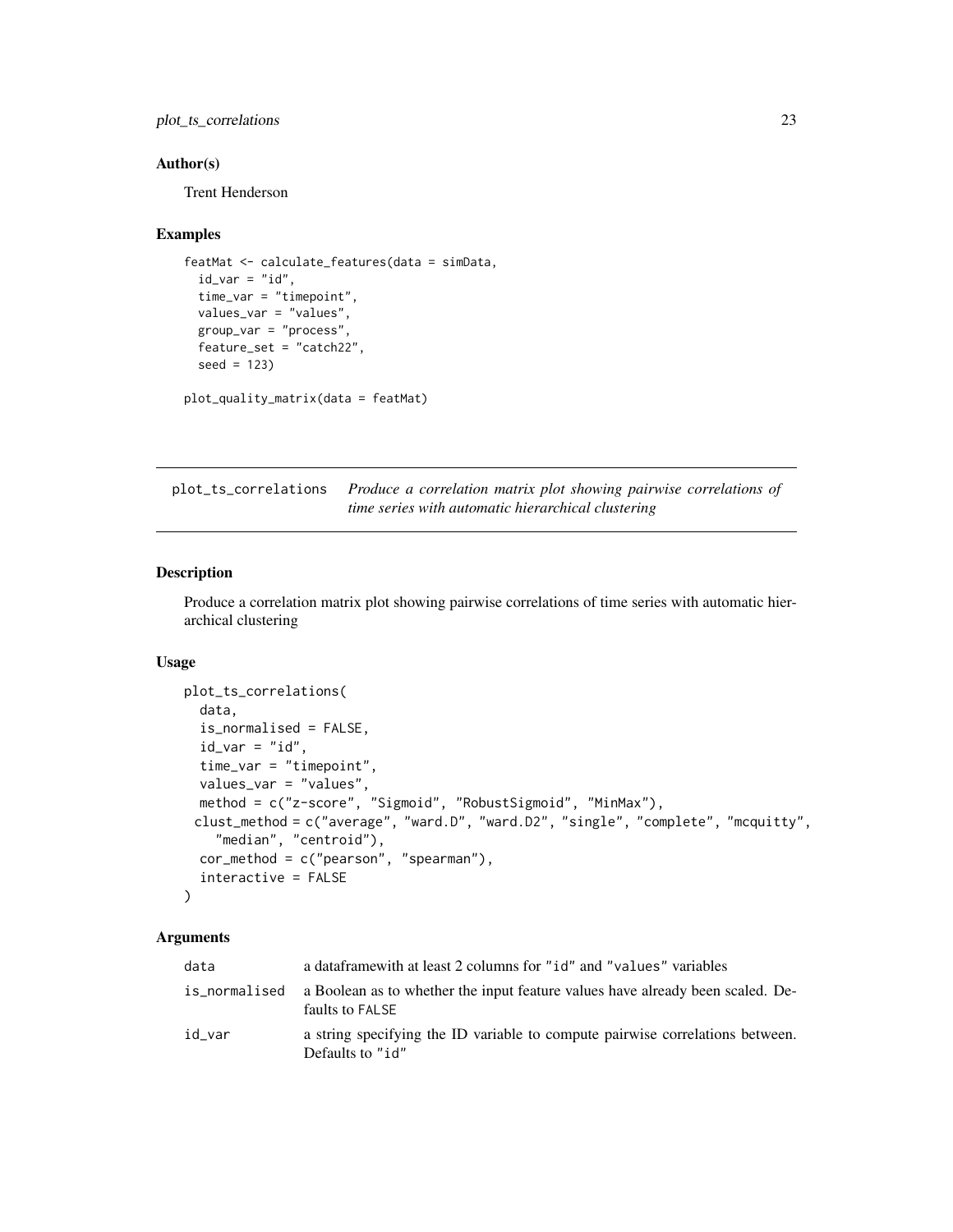<span id="page-23-0"></span>

| time_var     | a string specifying the time index variable. Defaults to NULL                                                        |
|--------------|----------------------------------------------------------------------------------------------------------------------|
| values_var   | a string denoting the name of the variable/column that holds the numerical fea-<br>ture values. Defaults to "values" |
| method       | a rescaling/normalising method to apply. Defaults to "Robust Sigmoid"                                                |
| clust_method | the hierarchical clustering method to use for the pairwise correlation plot. De-<br>faults to "average"              |
| cor_method   | the correlation method to use. Defaults to "pearson"                                                                 |
| interactive  | a Boolean as to whether to plot an interactive plotly graphic. Defaults to FALSE                                     |

an object of class ggplot

#### Author(s)

Trent Henderson

### Examples

```
plot_ts_correlations(data = simData,
 is_normalised = FALSE,
  id\_var = "id",time_var = "timepoint",
 values_var = "values",
 method = "RobustSigmoid",
  cor_method = "pearson",
  clust_method = "average",
  interactive = FALSE)
```
process\_hctsa\_file *Load in hctsa formatted MATLAB files of time series data into a tidy format ready for feature extraction*

# Description

Load in hctsa formatted MATLAB files of time series data into a tidy format ready for feature extraction

# Usage

```
process_hctsa_file(data)
```
#### Arguments

data a string specifying the filepath to the MATLAB file to parse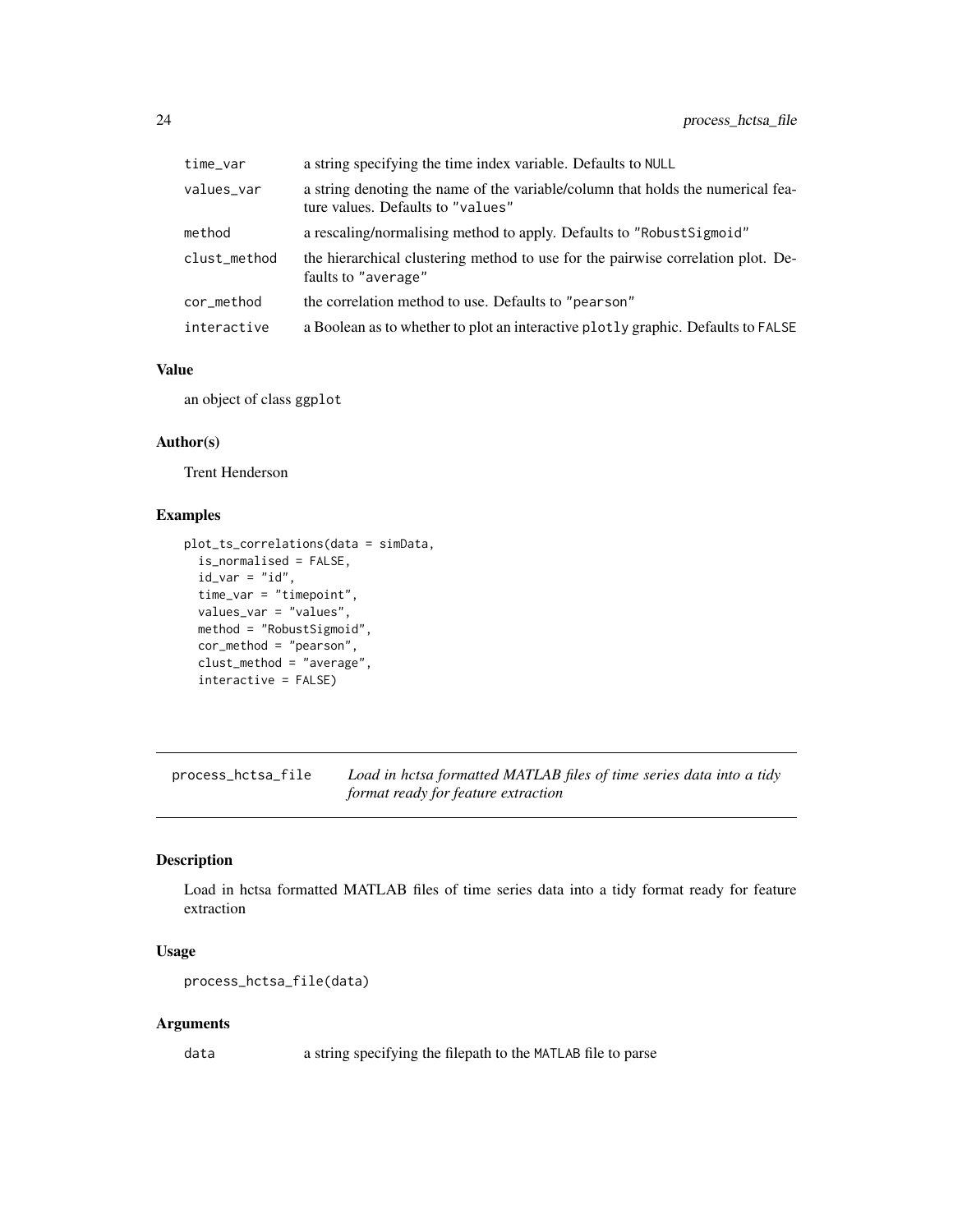```
robustsigmoid_scaler 25
```
an object of class dataframe in tidy format

# Author(s)

Trent Henderson

# Examples

```
myfile <- process_hctsa_file(
  "https://cloudstor.aarnet.edu.au/plus/s/6sRD6IPMJyZLNlN/download"
  \lambda
```

| robustsigmoid_scaler | This function rescales a vector of numerical values with an outlier- |
|----------------------|----------------------------------------------------------------------|
|                      | robust Sigmoidal transformation                                      |

# Description

This function rescales a vector of numerical values with an outlier-robust Sigmoidal transformation

#### Usage

```
robustsigmoid_scaler(x, unitInt = TRUE)
```
#### Arguments

| X       | a numeric vector, preferably of feature values computed by other the ft package<br>functions   |
|---------|------------------------------------------------------------------------------------------------|
| unitInt | Booelan whether to rescale Sigmoidal outputs into unit interval $[0, 1]$ . Defaults<br>to TRUE |

#### Value

x a numeric rescaled vector

# Author(s)

Trent Henderson

# Examples

robustsigmoid\_scaler(stats::rnorm(10))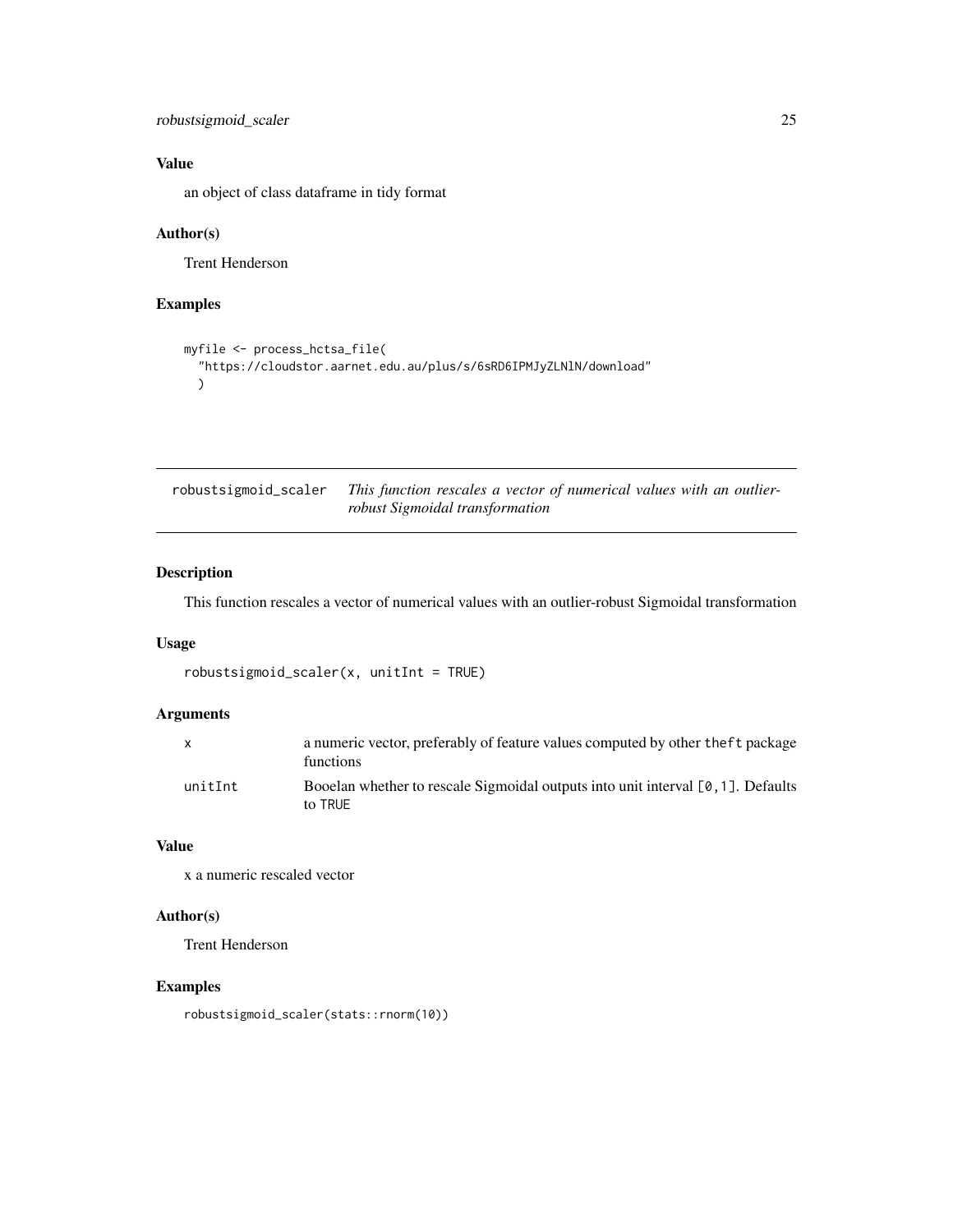<span id="page-25-0"></span>

# Description

This function rescales a vector of numerical values with a Sigmoidal transformation

# Usage

```
sigmoid_scaler(x, unitInt = TRUE)
```
# Arguments

| $\mathsf{x}$ | a numeric vector, preferably of feature values computed by other the ft package<br>functions   |
|--------------|------------------------------------------------------------------------------------------------|
| unitInt      | Booelan whether to rescale Sigmoidal outputs into unit interval $[0, 1]$ . Defaults<br>to TRUE |

#### Value

x a numeric rescaled vector

# Author(s)

Trent Henderson

# Examples

```
sigmoid_scaler(stats::rnorm(10))
```

| simData | Sample of randomly-generated time series to produce function tests |
|---------|--------------------------------------------------------------------|
|         | and vignettes                                                      |

# Description

The variables include:

# Usage

simData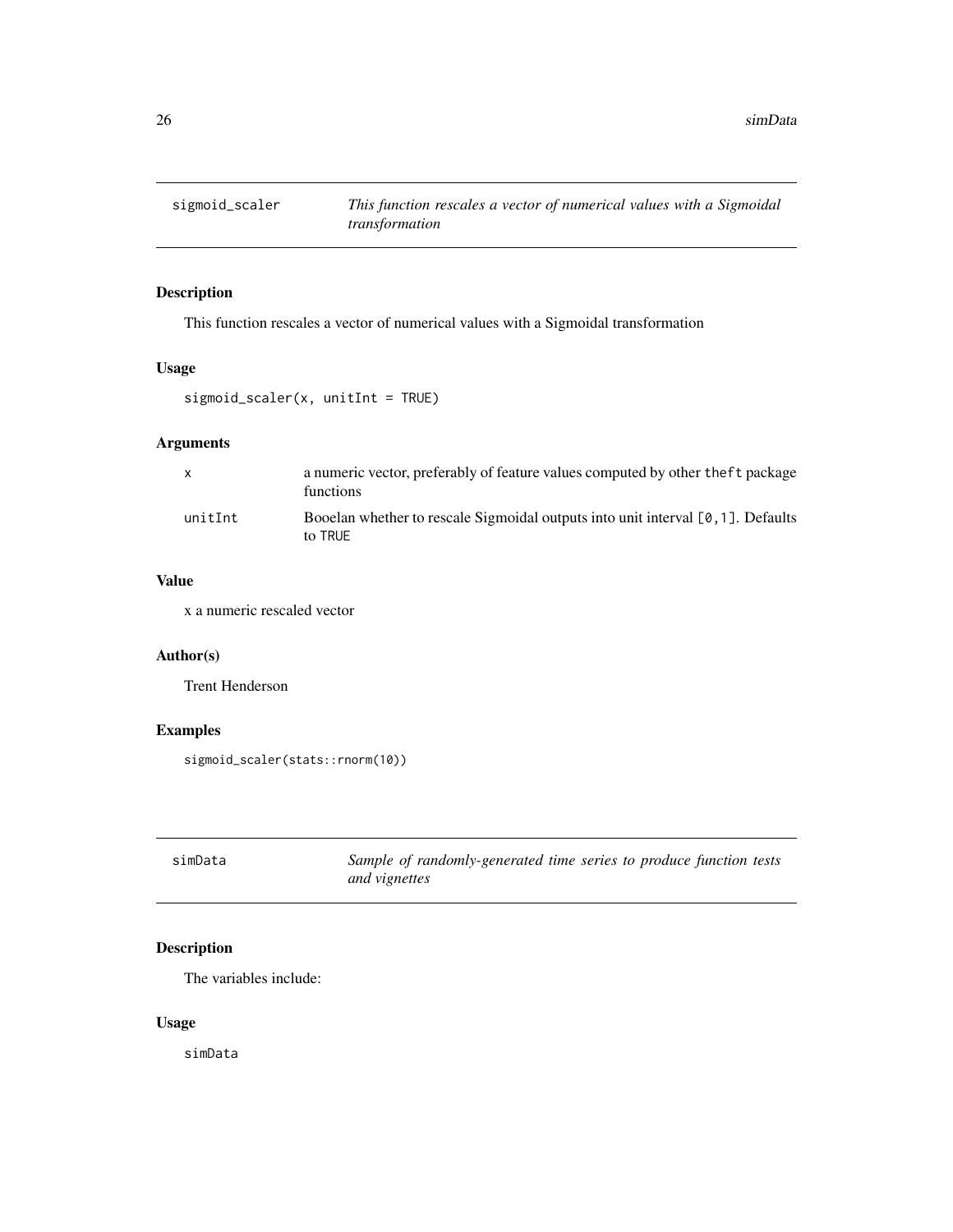#### <span id="page-26-0"></span> $t$ heft  $27$

# Format

A tidy dataframe with 4 variables:

id Unique identifier for the time series timepoint Time index values Value process Group label for the type of time series

theft *Tools for Handling Extraction of Features from Time-series*

# Description

Tools for Handling Extraction of Features from Time-series

zscore\_scaler *This function rescales a vector of numerical values into z-scores*

#### Description

This function rescales a vector of numerical values into z-scores

#### Usage

```
zscore_scaler(x)
```
#### Arguments

x a numeric vector, preferably of feature values computed by other theft package functions

# Value

x a numeric vector, rescaled into z-scores

#### Author(s)

Trent Henderson

#### Examples

zscore\_scaler(stats::rnorm(10))